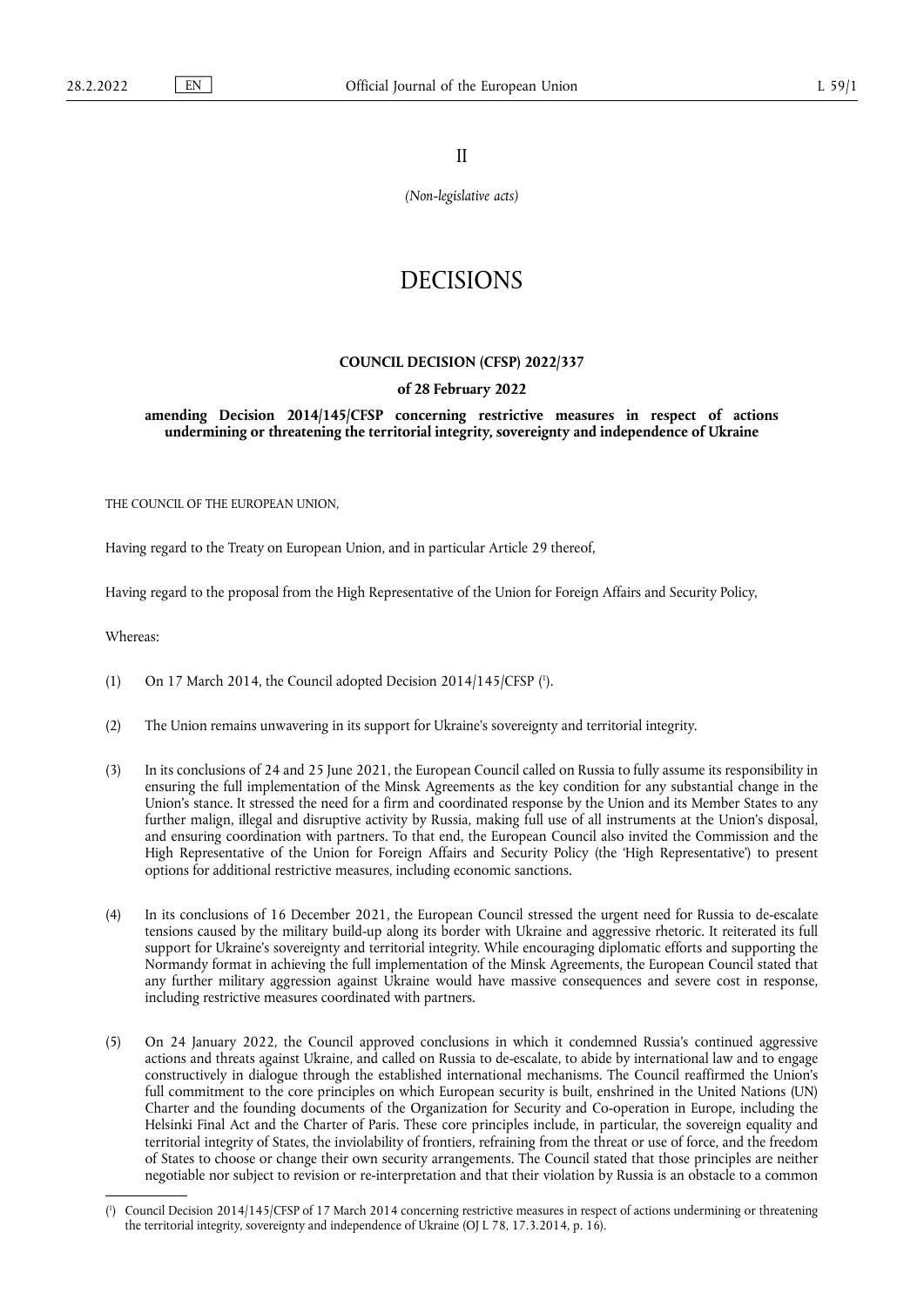and indivisible security space in Europe and threatens peace and stability on the European continent. Recalling the European Council conclusions of 16 December 2021, the Council reiterated that any further military aggression by Russia against Ukraine would have massive consequences and severe costs, including a wide array of sectoral and individual restrictive measures that would be adopted in coordination with partners.

- (6) On 19 February 2022, the High Representative issued a declaration on behalf of the Union expressing concern over the massive build-up of Russian armed forces in and around Ukraine, and urged Russia to engage in meaningful dialogue and diplomacy, show restraint and de-escalate by a substantial withdrawal of military forces from the proximity of Ukraine's borders.
- (7) On 21 February 2022, the President of the Russian Federation signed a decree recognising the 'independence and sovereignty' of the non-government-controlled areas of the Donetsk and Luhansk oblasts of Ukraine, and ordered the Russian armed forces into those areas.
- (8) On 22 February 2022, the High Representative issued a declaration on behalf of the Union condemning that illegal act, which further undermines Ukraine's sovereignty and independence and is a severe breach of international law and international agreements, including the UN Charter, the Helsinki Final Act, the Paris Charter and the Budapest Memorandum, as well as of the Minsk Agreements and of UN Security Council Resolution 2202 (2015). The High Representative urged Russia, as a party to the conflict, to reverse that recognition, uphold its commitments, abide by international law and return to the discussions within the Normandy format and the Trilateral Contact Group. He announced that the Union would respond to these latest violations by Russia by adopting additional restrictive measures as a matter of urgency.
- (9) On 24 February 2022, the President of the Russian Federation announced a military operation in Ukraine and Russian armed forces began an attack on Ukraine. That attack is a blatant violation of the territorial integrity, sovereignty and independence of Ukraine.
- (10) On 24 February 2022, the High Representative issued a declaration on behalf of the Union condemning in the strongest possible terms the unprovoked invasion of Ukraine by armed forces of the Russian Federation and the involvement of Belarus in this aggression against Ukraine. The High Representative indicated that the Union's response will include both sectoral and individual restrictive measures.
- (11) On 24 February 2022, the European Council condemned in the strongest possible terms the Russian Federation's unprovoked and unjustified military aggression against Ukraine. By its illegal military actions, Russia is grossly violating international law and the principles of the UN Charter, and undermining European and global security and stability. The European Council agreed on further restrictive measures that will impose massive and severe consequences on Russia for its actions, in close coordination with our partners and allies.
- (12) In view of the gravity of the situation, the Council considers that 26 persons and one entity should be added to the list of persons, entities and bodies subject to restrictive measures set out in the Annex to Decision 2014/145/CFSP.
- (13) Decision 2014/145/CFSP should therefore be amended accordingly,

HAS ADOPTED THIS DECISION:

## *Article 1*

The persons and entity listed in the Annex to this Decision shall be added to the list set out in the Annex to Decision 2014/145/CFSP.

*Article 2*

This Decision shall enter into force on the date of its publication in the *Official Journal of the European Union*.

Done at Brussels, 28 February 2022.

*For the Council The President* J.-Y. LE DRIAN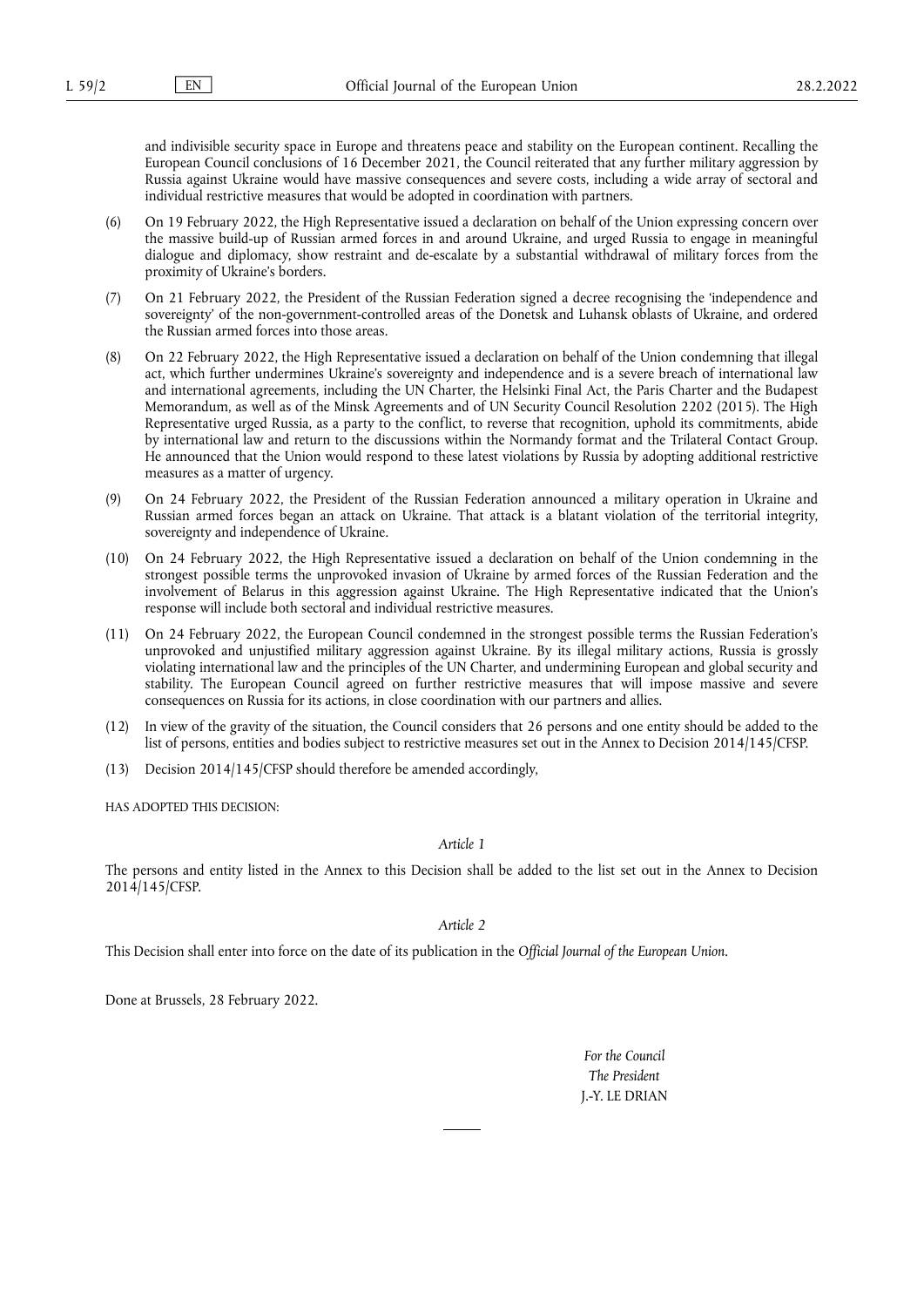28.2.2022

 $L$  59/3

*ANNEX* 

The following persons and entities are added to the list of persons, entities and bodies set out in the Annex to Decision 2014/145/CFSP:

1. Persons

|      | Name                                                                         | Identifying information                                                                                   | Statement of Reasons                                                                                                                                                                                                                                                                                                                                                                                                                                                                                                                                                                                                                                                                                                                                                                                                                                                                                                                                                                                                                                                                                                                      | Date of listing |
|------|------------------------------------------------------------------------------|-----------------------------------------------------------------------------------------------------------|-------------------------------------------------------------------------------------------------------------------------------------------------------------------------------------------------------------------------------------------------------------------------------------------------------------------------------------------------------------------------------------------------------------------------------------------------------------------------------------------------------------------------------------------------------------------------------------------------------------------------------------------------------------------------------------------------------------------------------------------------------------------------------------------------------------------------------------------------------------------------------------------------------------------------------------------------------------------------------------------------------------------------------------------------------------------------------------------------------------------------------------------|-----------------|
| 671  | Igor Ivanovich SECHIN<br>(Игорь Иванович СЕЧИН)                              | DOB: 7.9.1960<br>POB: Leningrad, USSR (now<br>Russian Federation)<br>Nationality: Russian<br>Gender: Male | Igor Sechin is CEO of Rosneft, Russian state oil company and one of the world's largest crude oil<br>producers. He is one of Vladimir Putin's most trusted and closest advisors, as well as his personal<br>friend. He has been in contact with the Russian President on a daily basis. He is considered to be one of<br>the most powerful members of the Russian political elite. His connections to Vladimir Putin are long<br>and deep. He worked with the President in the St Petersburg mayor's office in the 1990s and has<br>proved his loyalty ever since. In 1999 Mr Sechin became Vladimir Putin's deputy head of his<br>administration, in 2008 deputy Prime Minister, and in 2012 Rosneft's CEO. He is one of the Russian<br>oligarchs operating in partnership with the Russian state.                                                                                                                                                                                                                                                                                                                                       | 28.2.2022       |
|      |                                                                              |                                                                                                           | He is among those people from Putin's circle who receive financial gains and important assignments<br>in return for subordination and loyalty. He has been tasked with important and difficult tasks by the<br>President and rewarded with Rosneft leadership and great wealth. Igor Sechin's Rosneft was involved<br>in financing the vineyards of the palace complex near Gelendzhik, which is considered to be<br>personally used by President Putin.<br>Therefore he actively supported materially or financially and benefited from Russian decision-makers<br>responsible for the annexation of Crimea and the destabilisation of Ukraine.<br>Furthermore, Rosneft Aero, a subsidiary of Rosneft of which Mr Sechin is CEO, delivers jet fuel to the<br>Simferopol Airport which provides air flight connection between the territory of the illegally annexed<br>Crimea and Sevastopol and Russia. Therefore he is supporting the consolidation of the illegally<br>annexed Crimean peninsula into the Russian Federation, which in turn further undermines the<br>territorial integrity, sovereignty and independence of Ukraine. |                 |
| 672. | Nikolay Petrovich TOKAREV   DOB: 20.12.1950<br>(Николай Петрович<br>TOKAPEB) | POB: Karaganda, Kazakh SSR<br>(now Kazakhstan)                                                            | Nikolay Tokarev is CEO of Transneft, major Russian oil and gas company. He is Vladimir Putin's long-<br>time acquaintance and close associate. He served together with Putin in the KGB in 1980s. Mr Tokarev<br>is one of the Russian state oligarchs who assumed control over large state assets in the 2000s as<br>President Putin consolidated power, and who operate in close partnership with the Russian state. Mr<br>Tokarev has been in charge of Transneft, one of Russia's most important government-controlled<br>companies, which transports considerable amount of Russian oil through a well-developed oil<br>pipelines network.                                                                                                                                                                                                                                                                                                                                                                                                                                                                                            | 28.2.2022       |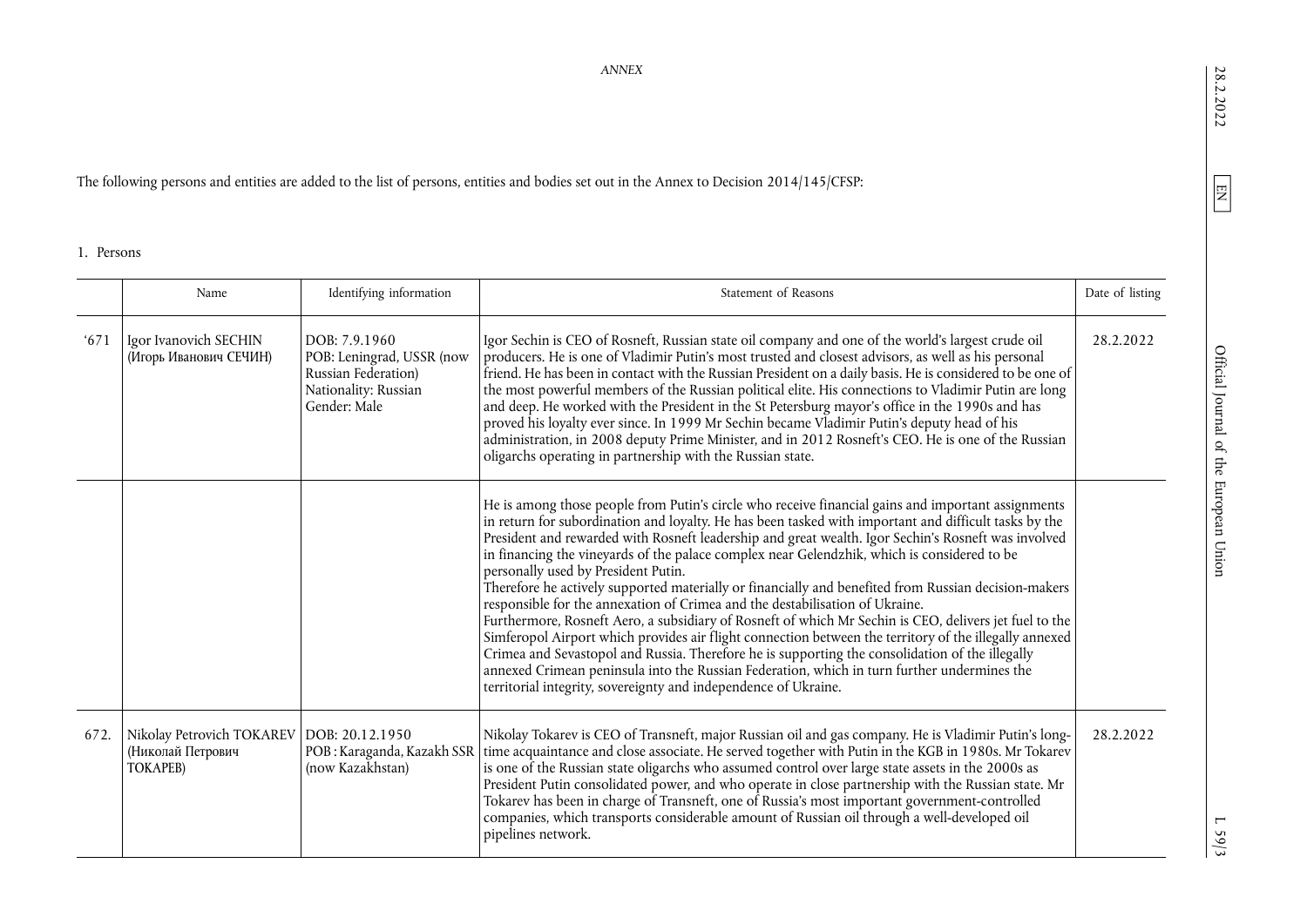|      | Name                                                                                  | Identifying information                                                               | Statement of Reasons                                                                                                                                                                                                                                                                                                                                                                                                                                                                                                                                                                                                                                                                                                                                                                                                                                                                                                                                              | Date of listing |
|------|---------------------------------------------------------------------------------------|---------------------------------------------------------------------------------------|-------------------------------------------------------------------------------------------------------------------------------------------------------------------------------------------------------------------------------------------------------------------------------------------------------------------------------------------------------------------------------------------------------------------------------------------------------------------------------------------------------------------------------------------------------------------------------------------------------------------------------------------------------------------------------------------------------------------------------------------------------------------------------------------------------------------------------------------------------------------------------------------------------------------------------------------------------------------|-----------------|
|      |                                                                                       |                                                                                       | Nikolay Tokarev's Transneft is one of the main sponsors of the palace complex near Gelendzhik which<br>is widely considered to be personally used by President Putin. He benefits from his proximity to the<br>Russian authorities. Close relatives and acquaintances of Mr Tokarev enriched themselves thanks to<br>contracts signed with the state-owned companies.<br>Therefore he actively supported materially or financially and benefited from Russian decision-makers<br>responsible for the annexation of Crimea and the destabilisation of Ukraine.                                                                                                                                                                                                                                                                                                                                                                                                     |                 |
| 673. | Alisher USMANOV<br>(Russian: Алишер Бурханович<br>YCMAHOB; Uzbek: Alisher<br>USMONOV) | DOB: 9.9.1953<br>POB: Chust, Uzbek SSR,<br>Soviet Union<br>Function: Russian oligarch | Alisher Usmanov is pro-Kremlin oligarch with particularly close ties to Russian President Vladimir<br>Putin. He has been referred to as one of Vladimir Putin's favorite oligarchs. He is considered to be one<br>of Russia's businessmen-officials, who were entrusted with servicing financial flows, but their<br>positions depend on the will of the President. Mr Usmanov has reportedly fronted for President Putin<br>and solved his business problems. According to FinCEN files he paid \$6 million to Vladimir Putin's<br>influential adviser Valentin Yumashev. Dmitry Medvedev, the Deputy Chairman of the Security<br>Council of Russia and former President and Prime Minister of Russia, benefited from the personal use<br>of luxurious residences controlled by Mr Usmanov.<br>Therefore he actively supported materially or financially Russian decision-makers responsible for the<br>annexation of Crimea and the destabilisation of Ukraine. | 28.2.2022       |
|      |                                                                                       |                                                                                       | Mr Usmanov has interests in iron ore and steel, media and internet companies. His largest holding is<br>steel giant Metalloinvest. When Mr Usmanov took control of business daily Kommersant, the freedom<br>of the editorial staff was curtailed and the newspaper took a manifestly pro-Kremlin stance. The<br>Kommersant under Mr Usmanov's ownership published a propagandist anti-Ukrainian article by<br>Dmitry Medvedev, in which the former President of Russia argued that it was meaningless to engage in<br>talks with the current Ukrainian authorities, who in his opinion were under direct foreign control.<br>Therefore he actively supported the Russian government's policies of destabilisation of Ukraine.                                                                                                                                                                                                                                    |                 |

 $L$  59/4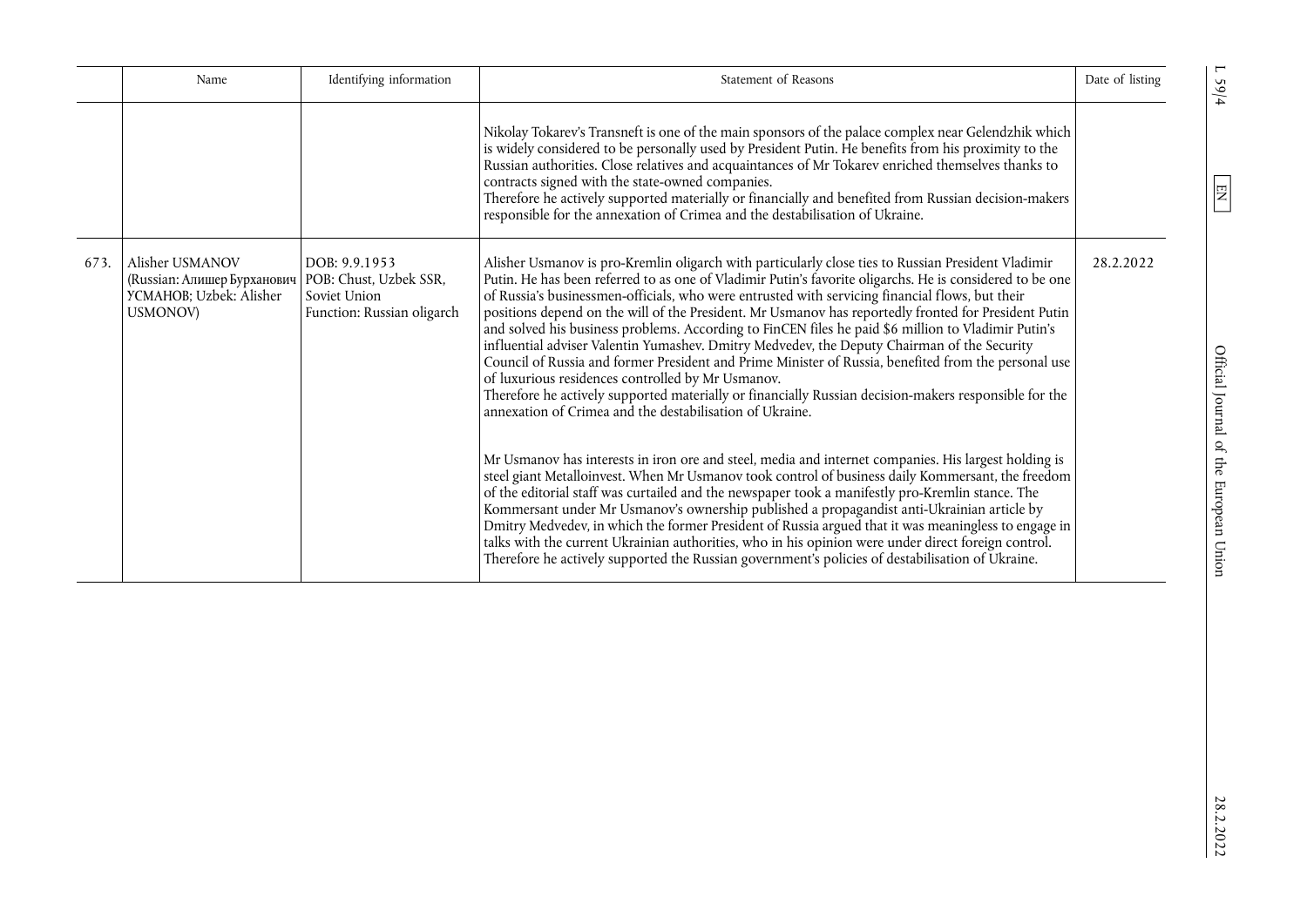|      | Name                                        | Identifying information                                                                                                                    | Statement of Reasons                                                                                                                                                                                                                                                                                                                                                                                                                                                                                                                                                                                                                                                                                                                                                                                                                                                                                                                                                                                                                                                                                                                                                                                                                                                                                                                         | Date of listing |
|------|---------------------------------------------|--------------------------------------------------------------------------------------------------------------------------------------------|----------------------------------------------------------------------------------------------------------------------------------------------------------------------------------------------------------------------------------------------------------------------------------------------------------------------------------------------------------------------------------------------------------------------------------------------------------------------------------------------------------------------------------------------------------------------------------------------------------------------------------------------------------------------------------------------------------------------------------------------------------------------------------------------------------------------------------------------------------------------------------------------------------------------------------------------------------------------------------------------------------------------------------------------------------------------------------------------------------------------------------------------------------------------------------------------------------------------------------------------------------------------------------------------------------------------------------------------|-----------------|
| 674. | Petr Olegovich AVEN<br>(Пётр Олегович АВЕН) | DOB: 16.3.1955<br>POB: Moscow, Russian<br>Federation<br>Function: Oligarch close to<br>Vladimir Putin. One of the<br>Group<br>Gender: Male | Petr Aven is one of Vladimir Putin's closest oligarchs. He is an important shareholder of the Alfa<br>Group, which includes one of major Russian banks, Alfa Bank. He is one of approximately 50 wealthy<br>Russian businessmen who regularly meet with Vladimir Putin in the Kremlin. He does not operate<br>independently of the President's demands. His friendship with Vladimir Putin goes back to the early<br>1990s. When he was the Minister of Foreign Economic Relations, he helped Vladimir Putin, then<br>main shareholders of the Alfa deputy mayor of St. Petersburg, with regard to the Sal'ye Commission investigation. He is also known<br>to be an especially close personal friend of the Rosneft chief Igor Sechin, a key Putin ally. Vladimir<br>Putin's eldest daughter Maria ran a charity project, Alfa-Endo, which was funded by Alfa Bank.<br>Mr Aven benefitted from his government connections. He wrote a letter to Vladimir Putin<br>complaining about the Moscow Arbitration Court's decision in the legal case concerning interests of<br>one of Mr Aven's businesses. Vladimir Putin instructed the Prosecutor General of Russia to investigate<br>the case. Vladimir Putin rewarded Alfa Group's loyalty to the Russian authorities by providing political<br>help to Alfa Group foreign investment plans. | 28.2.2022       |
|      |                                             |                                                                                                                                            | Mr Aven and his business partner Mikhail Fridman have been engaged in the Kremlin's efforts to lift<br>the Western sanctions issued to counter Russian aggressive policy against Ukraine. In 2016 Vladimir<br>Putin warned Mr Aven about the prospect that the United States would impose additional sanctions<br>against Aven and/or Alfa-Bank and suggested that he needed to take steps to protect himself and Alfa-<br>Bank, to which Mr Aven complied. In 2018 Mr Aven along with Mr Fridman visited Washington DC<br>on an unofficial mission to convey the Russian government's message on US sanctions and<br>on counter-sanctions by the Russian Federation.<br>Therefore he actively supported materially or financially and benefited from Russian decision-makers<br>responsible for the annexation of Crimea and the destabilisation of Ukraine. He also supported actions<br>or policies which undermine or threaten the territorial integrity, sovereignty and independence of<br>Ukraine.                                                                                                                                                                                                                                                                                                                                    |                 |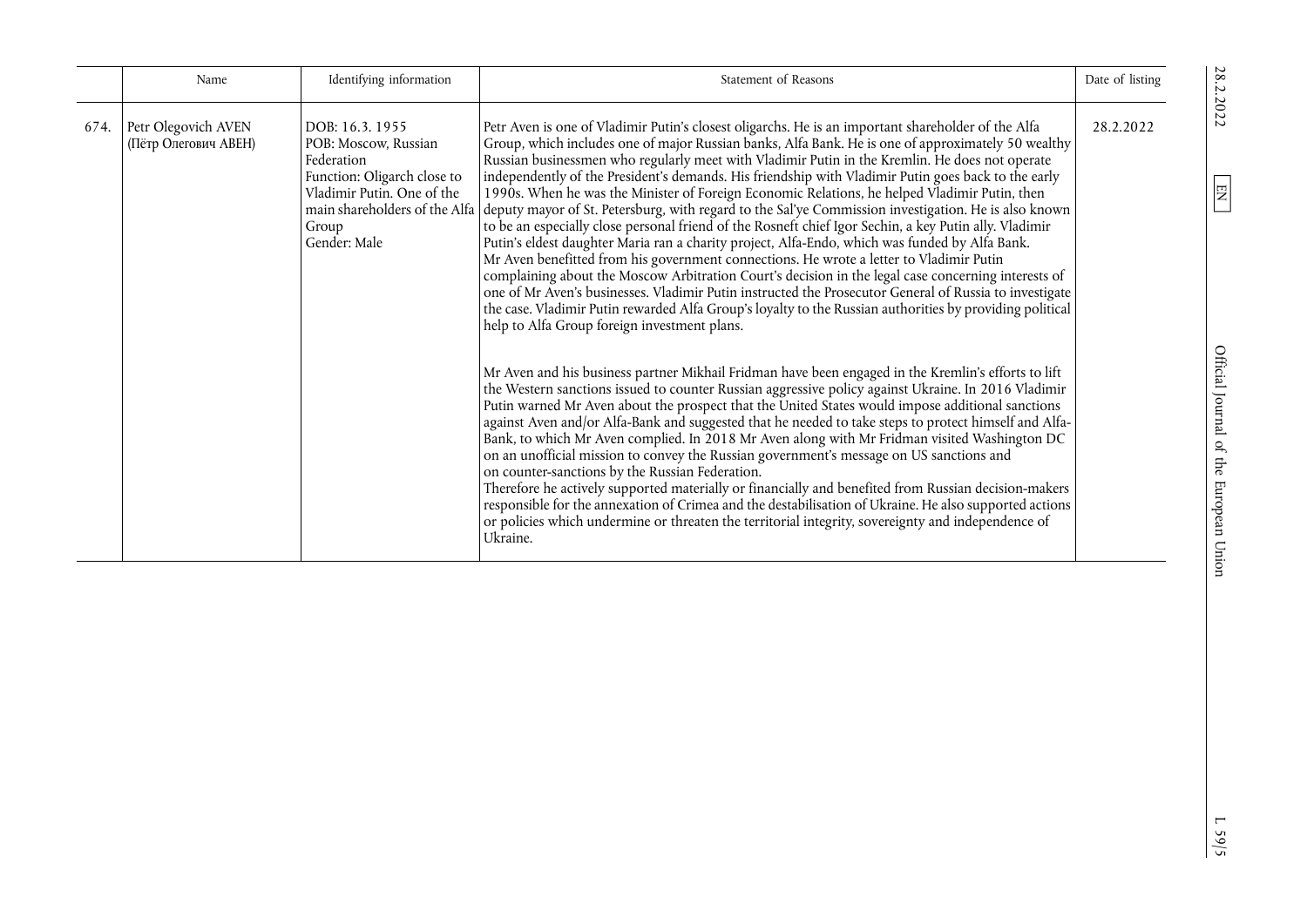|      | Name                                                                        | Identifying information                                                                       | Statement of Reasons                                                                                                                                                                                                                                                                                                                                                                                                                                                                                                                                                                                                                                                                                                                                                                                                                                                                                                                                                                                                                                                                                                                                                                                                                                                                                                                                                               | Date of listing |
|------|-----------------------------------------------------------------------------|-----------------------------------------------------------------------------------------------|------------------------------------------------------------------------------------------------------------------------------------------------------------------------------------------------------------------------------------------------------------------------------------------------------------------------------------------------------------------------------------------------------------------------------------------------------------------------------------------------------------------------------------------------------------------------------------------------------------------------------------------------------------------------------------------------------------------------------------------------------------------------------------------------------------------------------------------------------------------------------------------------------------------------------------------------------------------------------------------------------------------------------------------------------------------------------------------------------------------------------------------------------------------------------------------------------------------------------------------------------------------------------------------------------------------------------------------------------------------------------------|-----------------|
| 675. | Mikhail Maratovich<br><b>FRIDMAN</b><br>(Михаил Маратович<br>ФРИДМАН)       | DOB: 21.4.1964<br>POB: Lviv, Russian Federation<br>Gender: Male                               | Mikhail Fridman is the founder and one of the main shareholders of the Alfa Group, which includes<br>the major Russian bank Alfa Bank. He has managed to cultivate strong ties to the administration of<br>Vladimir Putin, and has been referred to as a top Russian financier and enabler of Putin's inner circle.<br>He managed to acquire state assets through government connections. Vladimir Putin's eldest daughter<br>Maria ran a charity project, Alfa-Endo, which was funded by Alfa Bank. Vladimir Putin rewarded Alfa<br>Group's loyalty to the Russian authorities by providing political help to Alfa Group foreign investment<br>plans.<br>Mr Fridman and his business partner Petr Aven have been engaged in the Kremlin's efforts to lift the<br>Western sanctions issued to counter Russian aggressive policy against Ukraine. In 2018 Mr Fridman<br>along with Mr Aven visited Washington DC on an unofficial mission to convey the Russian<br>government's message on US sanctions and on counter-sanctions by the Russian Federation.<br>Therefore he actively supported materially or financially and benefited from Russian decision-makers<br>responsible for the annexation of Crimea and the destabilisation of Ukraine. He also supported actions<br>or policies which undermine or threaten the territorial integrity, sovereignty and independence of | 28.2.2022       |
| 676. | Sergei Pavlovich ROLDUGIN   DOB: 28.9.1951<br>(Сергей Павлович<br>РОЛДУГИН) | POB : Sakhalin Oblast<br>Cellist<br>Function: businessman, close<br>friend of Vladimir Putin. | Ukraine.<br>Mr Roldugin is a businessman with close ties to Vladimir Putin. He is part of Putin's network financial<br>scheme. He owns at least 5 offshore entities and he keeps his assets at Bank Rossiya (sanctioned by the<br>Union), known in Moscow as "Putin's wallet". According to the investigation of the ICIJ, Mr Roldugin<br>is responsible for "shuffling" at least 2 billion USD through banks and offshore companies as a part of<br>Putin's hidden financial network. He also took part in "Troika Laundromat", and he funneled billions<br>of USD through the system. Moreover, he received more than 69 million USD through companies<br>within the "Troika Laundromat".<br>He is therefore responsible for actively supporting, materially or financially, Russian decision-makers<br>responsible for the annexation of Crimea and the destabilisation of Ukraine.                                                                                                                                                                                                                                                                                                                                                                                                                                                                                             | 28.2.2022       |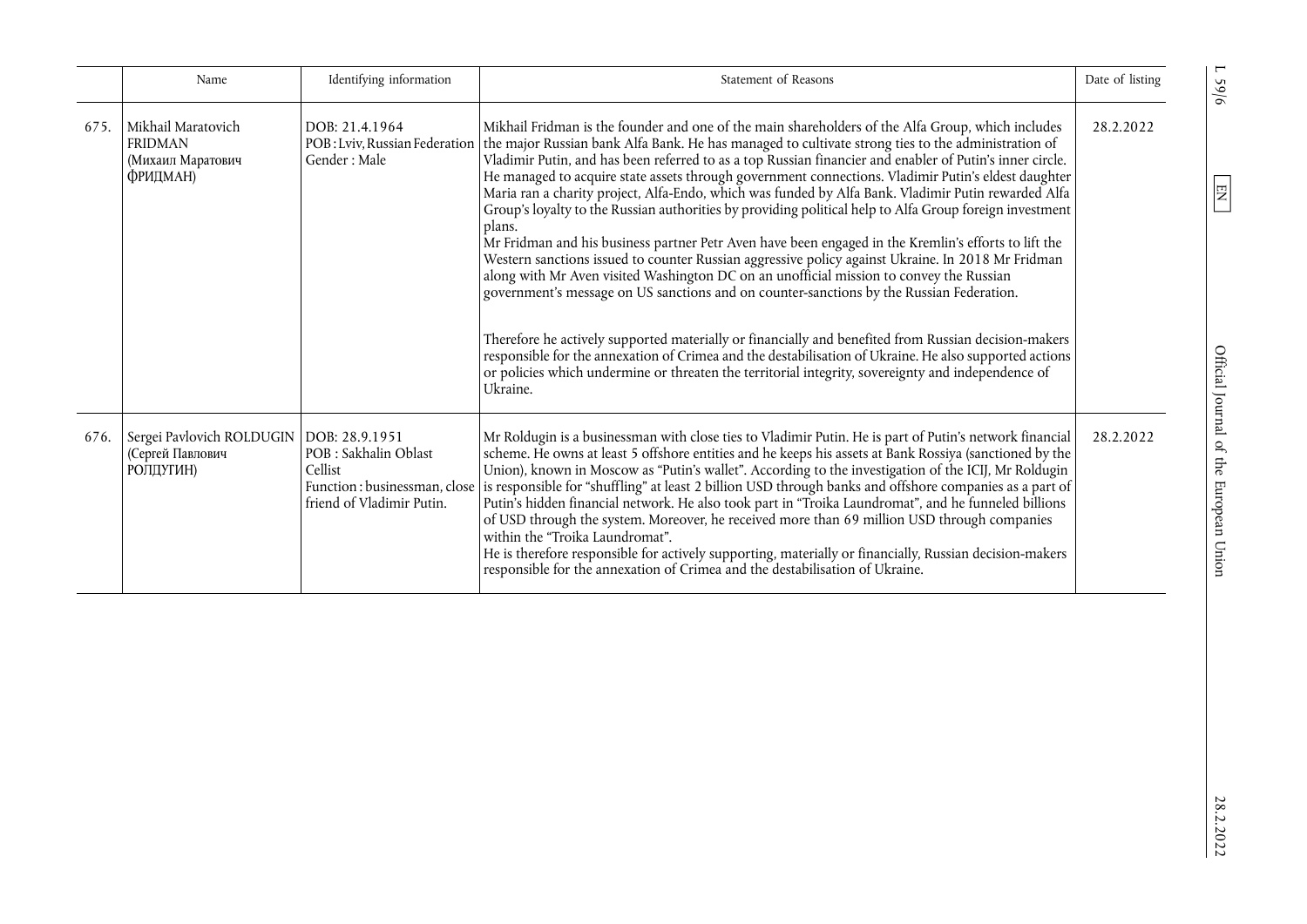|      | Name                                                                            | Identifying information                                                                                                                                                               | Statement of Reasons                                                                                                                                                                                                                                                                                                                                                                                                                                                                                                                                                                                                                                                                                                                                                                                                                                                                                                                                                                                                                                                                                                                                                           | Date of listing |
|------|---------------------------------------------------------------------------------|---------------------------------------------------------------------------------------------------------------------------------------------------------------------------------------|--------------------------------------------------------------------------------------------------------------------------------------------------------------------------------------------------------------------------------------------------------------------------------------------------------------------------------------------------------------------------------------------------------------------------------------------------------------------------------------------------------------------------------------------------------------------------------------------------------------------------------------------------------------------------------------------------------------------------------------------------------------------------------------------------------------------------------------------------------------------------------------------------------------------------------------------------------------------------------------------------------------------------------------------------------------------------------------------------------------------------------------------------------------------------------|-----------------|
| 677. | Dmitry Sergeyevich PESKOV<br>(Дмитрий Сергеевич ПЕСКОВ)                         | DOB: 17.10.1967<br>POB: Moscow, Russian<br>Federation<br>Gender: Male                                                                                                                 | Dmitri Peskov is the press secretary of President Putin. He has publically defended the aggressive<br>policy of Russia against Ukraine, including the illegal annexation of Crimea and Sevastopol by the<br>Russian Federation. In numerous statements, he has stressed that the territory of Crimea and<br>Sevastopol is an integral part of Russia, and that its recovery by Ukraine is not possible. He called<br>Ukrainian actions aimed at ending Russian occupation of the Crimean Peninsula a territorial claim<br>against Russia. He has expressed his opinion about the impossibility of negotiations with the<br>Ukrainian authorities, stressing that they are not considered a partner by the Russian side. He stated,<br>contrary to facts, that there were no Russian troops in Donbass. He has also conveyed the message that<br>Western sanctions have no real effect on Russia. He threatened that Russia would issue counter-<br>sanctions in reply.<br>Therefore he actively supported actions or policies which undermine or threaten the territorial<br>integrity, sovereignty and independence of Ukraine, as well as stability and security in Ukraine. | 28.2.2022       |
| 678. | Dmitry Nikolaevich<br><b>CHERNYSHENKO</b><br>(Дмитрий Николаевич<br>ЧЕРНЫШЕНКО) | DOB: 20.9.1968<br>POB: Saratov, Russia<br>Function: Deputy Prime<br>Minister of Russia for<br>Tourism, Sport, Culture and<br>Communications<br>Member of the Board of<br>Gender: Male | Dmitry Chernyshenko is Deputy Prime Minister of Russia for Tourism, Sport, Culture and<br>Communications and member of the Board of Directors of the Russian Railways, appointed to this<br>position by the Government of the Russian Federation.<br>In October 2021 Russia started an unprecedented military build-up on or near the Ukrainian border<br>and within Ukraine's occupied Crimea region. Russian Armed Forces conducted mass-scale military<br>exercises there. This led to the escalation of the conflict and put destabilising pressure on Ukraine.<br>Both military personnel and military equipment of the Russian Armed Forces were transported to the<br>Directors of Russian Railways areas near the Ukrainian border by the Russian Railways of which Mr Chernyshenko is a member of<br>the Board of Directors. On 24 February 2022 Russia, launched a full-scale military aggression on<br>Ukraine.<br>Therefore, he is responsible for actively supporting or implementing actions or policies which<br>undermine or threaten the territorial integrity, sovereignty and independence of Ukraine, as well<br>as stability and security in Ukraine.     | 28.2.2022       |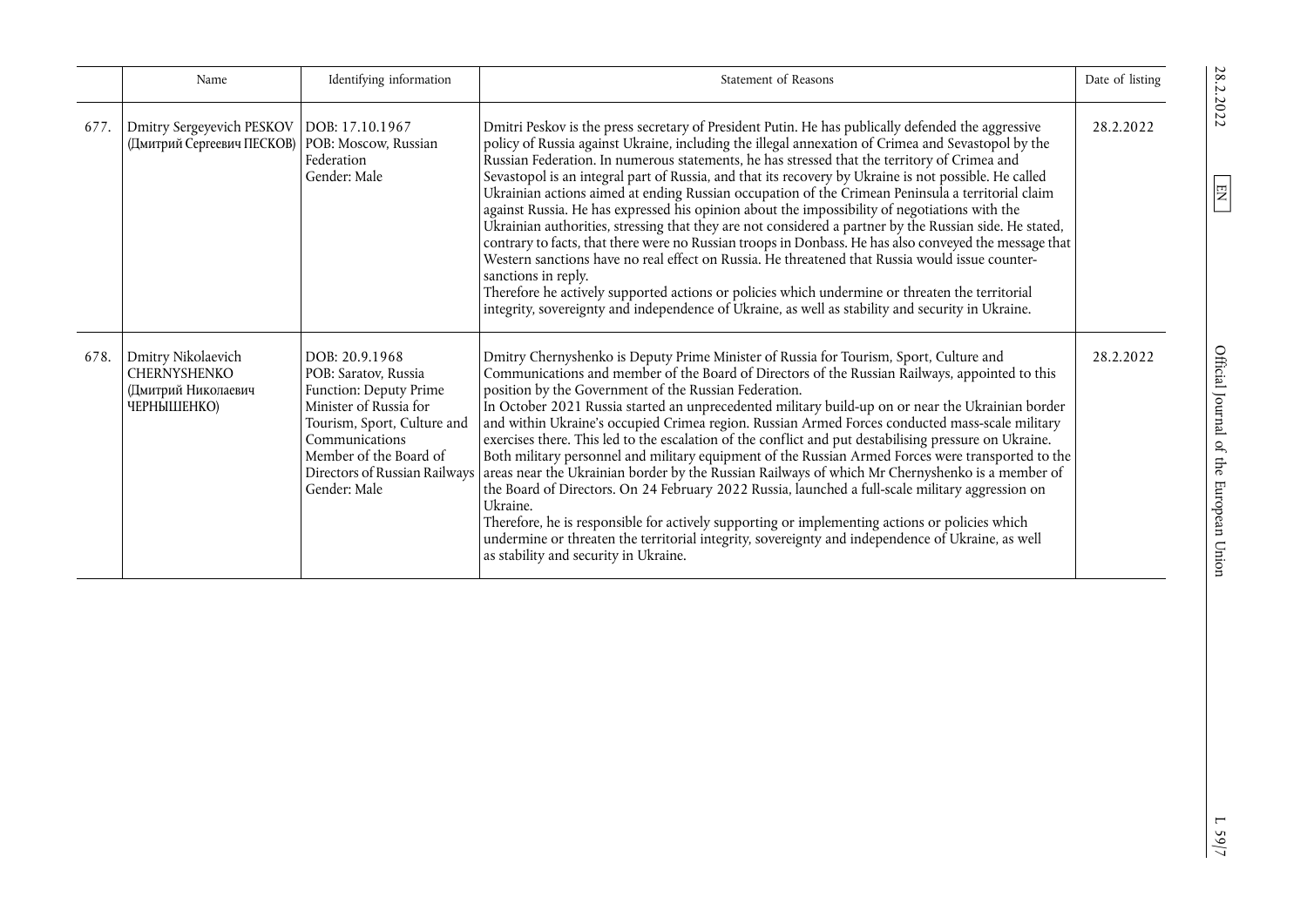|      | Name                                                                        | Identifying information                                                                                                                                                                                                             | Statement of Reasons                                                                                                                                                                                                                                                                                                                                                                                                                                                                                                                                                                                                                                                                                                                                                                                                                                                                                                                                                                                                                                                                                                                                                                                                                                                                                                                                                                                                                                      | Date of listing |
|------|-----------------------------------------------------------------------------|-------------------------------------------------------------------------------------------------------------------------------------------------------------------------------------------------------------------------------------|-----------------------------------------------------------------------------------------------------------------------------------------------------------------------------------------------------------------------------------------------------------------------------------------------------------------------------------------------------------------------------------------------------------------------------------------------------------------------------------------------------------------------------------------------------------------------------------------------------------------------------------------------------------------------------------------------------------------------------------------------------------------------------------------------------------------------------------------------------------------------------------------------------------------------------------------------------------------------------------------------------------------------------------------------------------------------------------------------------------------------------------------------------------------------------------------------------------------------------------------------------------------------------------------------------------------------------------------------------------------------------------------------------------------------------------------------------------|-----------------|
| 679. | Irek Envarovich FAIZULLIN<br>(Ирек Энварович<br>ФАЙЗУЛЛИН)                  | DOB: 8.12.1962<br>POB: Kazan, USSR, Now<br>Russian Federation<br>Function: Member of the<br>Board of Directors of the<br>Russian Railways.<br>Minister of Construction and<br>Housing of the Russian<br>Federation.<br>Gender: Male | Mr Irek Faizullin is Minister of Construction and Housing of Russia and member of the Board of<br>Directors of the Russian Railways, appointed to this position by the Government of the Russian<br>Federation.<br>In October 2021, Russia started an unprecedented military build-up on or near the Ukrainian border<br>and within Ukraine's occupied Crimea region. Russian Armed Forces conducted mass-scale military<br>exercises there. This led to the escalation of the conflict and put destabilising pressure on Ukraine.<br>Both military personnel and military equipment of the Russian Armed Forces were transported to the<br>areas near the Ukrainian border by the Russian Railways of which Mr Faizullin is a member of the<br>Board of Directors.<br>Therefore, he is responsible for actively supporting or implementing actions or policies which<br>undermine or threaten the territorial integrity, sovereignty and independence of Ukraine, as well<br>as stability and security in Ukraine.                                                                                                                                                                                                                                                                                                                                                                                                                                       | 28.2.2022       |
| 680. | Vitaly Gennadyevich<br><b>SAVELYEV</b><br>(Виталий Геннальевич<br>САВЕЛЬЕВ) | DOB: 18.1.1954<br>POB: Tashkent, Uzbekistan<br>Function: Member of the<br>Board of Directors of the<br>Russian Railways. Minister of<br>Transport of Russia since<br>2020, former CEO of<br>Aeroflot                                | Vitaly Savelyev is Minister of Transport of the Russian Federation and member of the Board of<br>Directors of the Russian Railways, appointed to this position by the Government of the Russian<br>Federation. He is the former CEO of Aeroflot.<br>In October 2021, Russia started an unprecedented military build-up on or near the Ukrainian border<br>and within Ukraine's occupied Crimea region. Russian Armed Forces conducted mass-scale military<br>exercises there. This led to the escalation of the conflict and put destabilising pressure on Ukraine.<br>Both military personnel and military equipment of the Russian Armed Forces were transported to the<br>areas near the Ukrainian border by the Russian Railways of which Mr Savelyev is a member of the<br>Board of Directors.<br>What is more, Aeroflot under Mr Savelyev's leadership provided regular passenger air transportation<br>between Russian airports and Simferopol international airport, and therefore supported the<br>consolidation of the illegally annexed Crimean peninsula into the Russian Federation, which in turn<br>further undermined the territorial integrity, sovereignty and independence of Ukraine.<br>Therefore, he is responsible for actively supporting or implementing actions or policies which<br>undermine or threaten the territorial integrity, sovereignty and independence of Ukraine, as well<br>as stability and security in Ukraine. | 28.2.2022       |

 $1.59/8$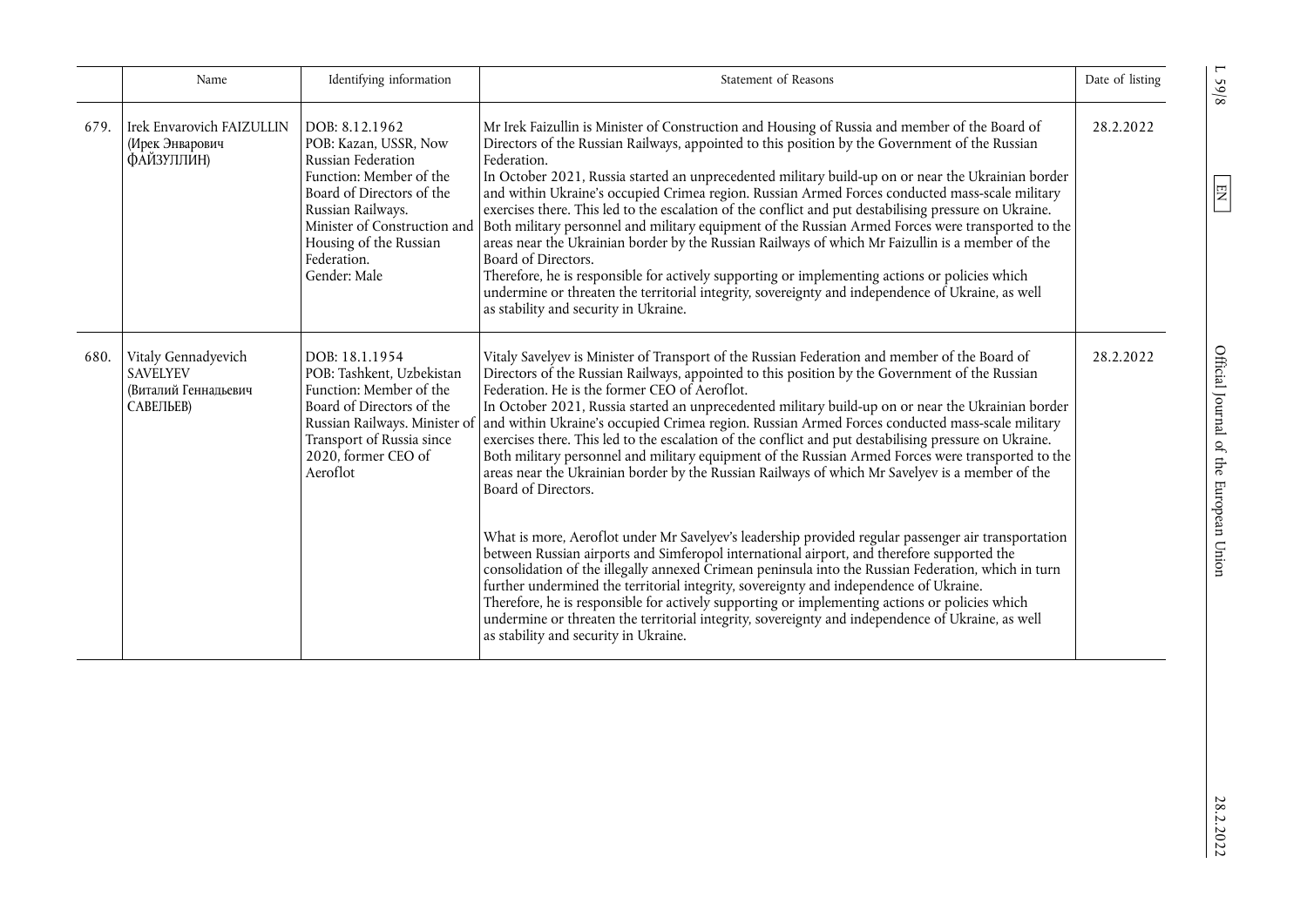|      | Name                                                                           | Identifying information                                                                                                                                                                                         | Statement of Reasons                                                                                                                                                                                                                                                                                                                                                                                                                                                                                                                                                                                                                                                                                                                                                                                                                                                                                                                                                                                                                                                                                                                                                                                                                                                                                                                                                                                                                                                                                                                                                 | Date of listing |
|------|--------------------------------------------------------------------------------|-----------------------------------------------------------------------------------------------------------------------------------------------------------------------------------------------------------------|----------------------------------------------------------------------------------------------------------------------------------------------------------------------------------------------------------------------------------------------------------------------------------------------------------------------------------------------------------------------------------------------------------------------------------------------------------------------------------------------------------------------------------------------------------------------------------------------------------------------------------------------------------------------------------------------------------------------------------------------------------------------------------------------------------------------------------------------------------------------------------------------------------------------------------------------------------------------------------------------------------------------------------------------------------------------------------------------------------------------------------------------------------------------------------------------------------------------------------------------------------------------------------------------------------------------------------------------------------------------------------------------------------------------------------------------------------------------------------------------------------------------------------------------------------------------|-----------------|
| 681. | Andrey Anatolyevich<br><b>TURCHAK</b><br>(ТУРЧАК, Андрей<br>Анатольевич)       | DOB: 20.12.1975<br>POB: Leningrad, USSR (now<br>Russian Federation)<br>Function: Secretary of the<br>Russia party<br>First deputy speaker of the<br>Federation Council.                                         | Andrey Turchak is secretary of the General Council of United Russia party and first deputy speaker of<br>the Federation Council. His political success is associated with his father, Anatoly Turchak, who<br>trained judo with Vladimir Putin and the Rotenberg brothers. He promoted a positive attitude to the<br>recognition of the separatist so-called "People's republics" of Donetsk and Luhansk.<br>general council of the United  He called on the Russian authorities to provide the pro-Russian separatist forces in the Donbas region<br>with advanced weapons. He publically stated that it was impossible to solve the Donbas conflict in a<br>peaceful manner with the Ukrainian authorities. He expressed unfounded claims about a planned<br>Ukrainian military offensive in Donbas. He led negotiations with Denis Pushilin, head of the separatist<br>so-called "Donetsk People's Republic". He visited a mobilisation point of the separatist armed forces in<br>the frontline zone of Donbass to personally congratulate the soldiers of the separatist so-called<br>"Donetsk People's Republic" on Defender of the Fatherland Day. He publically defended Russia's<br>decision to recognise the separatist Donbas "republics". He stated that Russia is indifferent to Western<br>sanctions.<br>Therefore, he is responsible for actively supporting or implementing, actions or policies which<br>undermine or threaten the territorial integrity, sovereignty and independence of Ukraine, as well as<br>stability and security in Ukraine. | 28.2.2022       |
| 682. | Tigran Edmondovich<br><b>KEOSAYAN</b><br>(Тигран Эдмондович<br><b>КЕОСАЯН)</b> | DOB: 4.1.1966<br>POB: Moscow, Russia<br>Function: Actor and director,<br>host of the propagandist TV<br>show on political affairs on<br>NTV channel, called<br>"International Sawmill with<br>Tigran Keosayan". | Mr Tigran Keosayan is a film director and journalist who has spread anti-Ukrainian propaganda in the<br>Russian media. In his state-funded TV show "International Sawmill with Tigran Keosayan", he<br>consistently portrayed Ukraine as a weak and corrupt country, which had been maintained solely<br>thanks to Western help. He suggested that the Ukrainian authorities were not legitimate. He repeatedly<br>stated that Crimea belonged to Russia, and that Donbas was not part of Ukraine. Mr<br>Keosayan participated in the "Russian Donbas" forum which was organised by the authorities of the<br>so-called "Donetsk People's Republic" in Donetsk with an aim to spread the doctrine of "Russian<br>Donbas". He publicly accused Ukraine of escalating the conflict.<br>Therefore, he is responsible for actively supporting or implementing, actions or policies which<br>undermine or threaten the territorial integrity, sovereignty and independence of Ukraine, as well<br>as stability and security in Ukraine.                                                                                                                                                                                                                                                                                                                                                                                                                                                                                                                                   | 28.2.2022       |

 $1.59/9$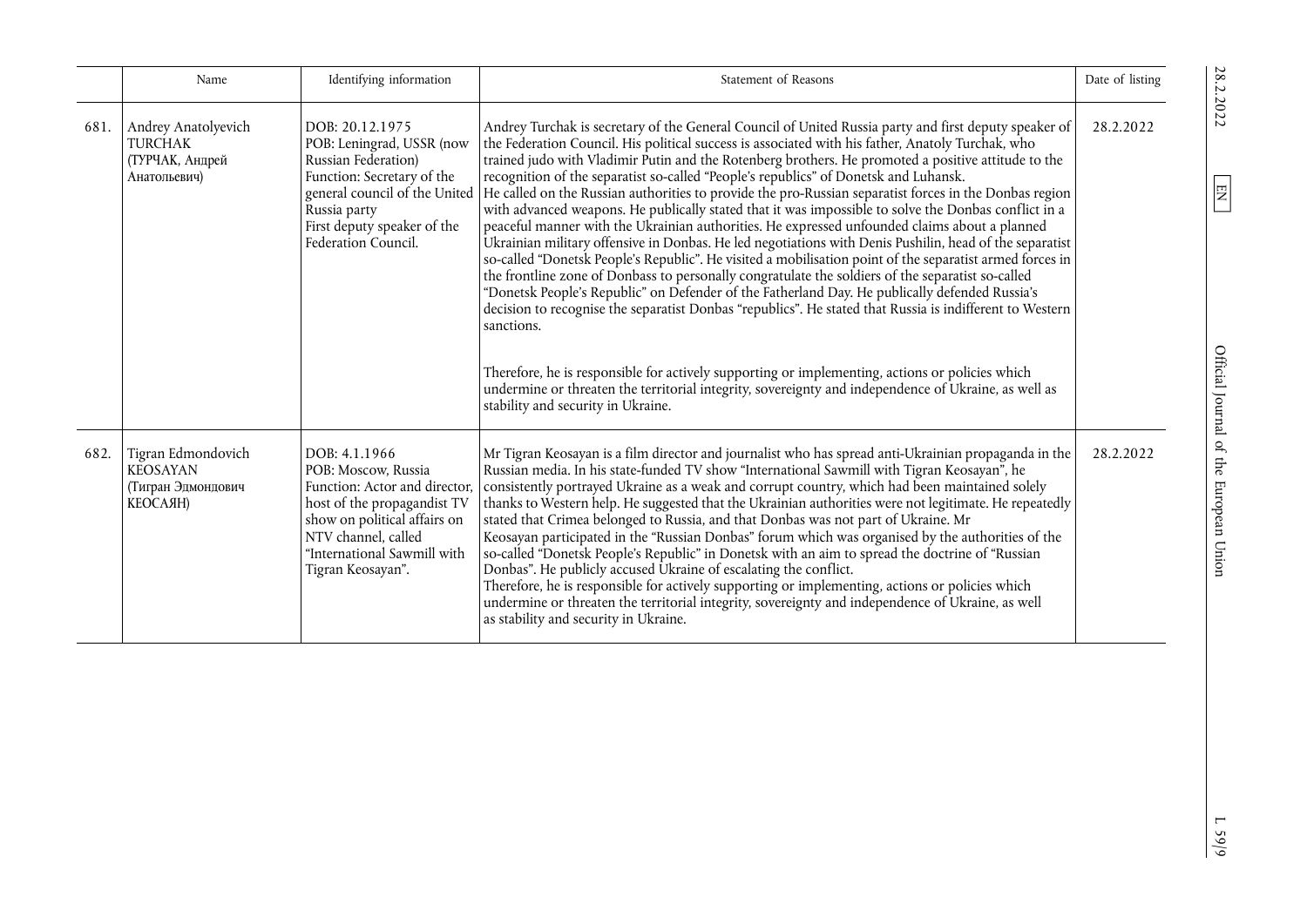|      | Name                                                                      | Identifying information                                                                                                                                                                                                                                                                                     | Statement of Reasons                                                                                                                                                                                                                                                                                                                                                                                                                                                                                                                                                                                                                                                                                                                                                                                                                                                                                                                                                                                                                                                                                                                                                                                                                                                                                                                                                                                                                                                        | Date of listing |
|------|---------------------------------------------------------------------------|-------------------------------------------------------------------------------------------------------------------------------------------------------------------------------------------------------------------------------------------------------------------------------------------------------------|-----------------------------------------------------------------------------------------------------------------------------------------------------------------------------------------------------------------------------------------------------------------------------------------------------------------------------------------------------------------------------------------------------------------------------------------------------------------------------------------------------------------------------------------------------------------------------------------------------------------------------------------------------------------------------------------------------------------------------------------------------------------------------------------------------------------------------------------------------------------------------------------------------------------------------------------------------------------------------------------------------------------------------------------------------------------------------------------------------------------------------------------------------------------------------------------------------------------------------------------------------------------------------------------------------------------------------------------------------------------------------------------------------------------------------------------------------------------------------|-----------------|
|      |                                                                           |                                                                                                                                                                                                                                                                                                             | TV show "International Sawmill with Tigran Keosayan" received funding from Russian state-owned<br>companies, which was unjustified on commercial grounds, but was granted as a reward to Mr<br>Keosayan for his propagandist efforts and for his loyalty to Vladimir Putin. Mr Keosayan directed a<br>propagandist film "The Crimean Bridge. Made with Love!", which glorified the Crimean Bridge which<br>connects the territory of the illegally annexed Crimean Peninsula to Russia. The film was reportedly<br>conceived as a gift to President Putin. Alexei Gromov, first deputy head of the presidential<br>administration, helped to ensure state funding for the film, thanks to which Mr Keosayan achieved<br>financial profit.<br>Therefore he benefitted from Russian decision-makers responsible for the annexation of Crimea and<br>the destabilisation of Ukraine.                                                                                                                                                                                                                                                                                                                                                                                                                                                                                                                                                                                           |                 |
| 683. | Olga Vladimirovna<br><b>SKABEYEVA</b><br>(Ольга Владимировна<br>CKAGEEBA) | DOB: 11.12.1984<br>Function: Co-founder and<br>editor-in-chief of the<br>REGNUM portal;<br>POB: Volzhsky, Russia<br>Function: Journalist of the<br>state-owned TV Rossiya-1,<br>leading a political talk-show<br>"60 minutes" (together with<br>her husband Yevgeniy Popov)<br>in Russia)<br>Gender: Female | Ms. Olga Skabeyeva is a journalist of the state-owned TV station Rossiya-1. Together with her husband<br>Yevgeniy Popov, she hosts the most popular political talk-show in Russia, "60 Minutes", where she has<br>spread anti-Ukrainian propaganda, and promoted a positive attitude to the annexation of Crimea and<br>the actions of separatists in Donbas.<br>In her TV show she consistently portrayed the situation in Ukraine in a biased manner, depicting the<br>country as an artificial state, sustained both militarily and financially by the West and thus - a Western<br>satellite and tool in NATO's hands. She has also diminished Ukraine's role to "modern anti-Russia".<br>Moreover, she has frequently invited such guests as Mr Eduard Basurin, the Press Secretary of the<br>Military Command of so-called "Donetsk People's Republic" and Mr Denis Pushilin, head of the<br>so-called "Donetsk People's Republic". She expelled a guest who did not comply with Russian<br>- the most popular talk-show   propaganda narrative lines, such as "Russian world" ideology. Ms. Skabeyeva appears to be conscious<br>of her cynical role in the Russian propaganda machine, together with her husband.<br>Therefore, she is responsible for actively supporting or implementing, actions or policies which<br>undermine or threaten the territorial integrity, sovereignty and independence of Ukraine, as well<br>as stability and security in Ukraine. | 28.2.2022       |

28.2.2022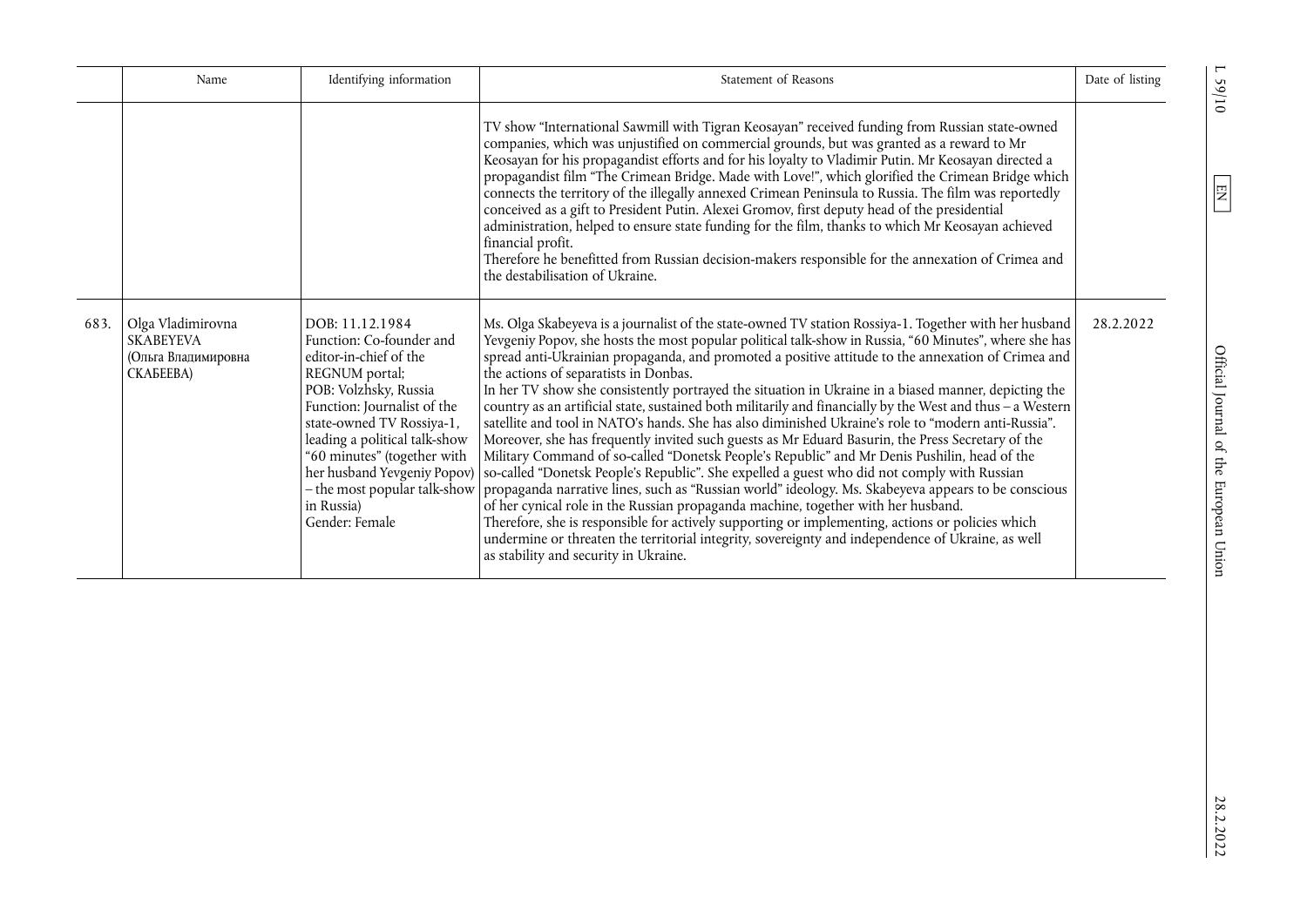|      | Name                                                                   | Identifying information                                                                                                                                                                                                                               | Statement of Reasons                                                                                                                                                                                                                                                                                                                                                                                                                                                                                                                                                                                                                                                                                                                                                                                                                                                                                                                                                                                                                                                                                                                                                                                                                                                                                                                                                                                                                                                                                            | Date of listing |
|------|------------------------------------------------------------------------|-------------------------------------------------------------------------------------------------------------------------------------------------------------------------------------------------------------------------------------------------------|-----------------------------------------------------------------------------------------------------------------------------------------------------------------------------------------------------------------------------------------------------------------------------------------------------------------------------------------------------------------------------------------------------------------------------------------------------------------------------------------------------------------------------------------------------------------------------------------------------------------------------------------------------------------------------------------------------------------------------------------------------------------------------------------------------------------------------------------------------------------------------------------------------------------------------------------------------------------------------------------------------------------------------------------------------------------------------------------------------------------------------------------------------------------------------------------------------------------------------------------------------------------------------------------------------------------------------------------------------------------------------------------------------------------------------------------------------------------------------------------------------------------|-----------------|
| 684. | Alexander PONOMARENKO<br>(Александр Анатольевич<br>ПОНОМАРЕНКО)        | DOB: 27.10, 1964<br>POB: Bilohirsk, Ukrainian<br><b>SSR</b><br>Function: Russian oligarch,<br>Chairman of the Board of<br>Sheremetyevo International<br>Airport                                                                                       | Alexander Ponomarenko is a Russian oligarch and Chairman of the Board of Sheremetyevo<br>International Airport. Mr Ponomarenko has close links to other oligarchs associated with Vladimir<br>Putin, as well as Sergey Aksyonov, leader of the so-called "Republic of Crimea" on the territory of the<br>illegally annexed Crimean Peninsula. He was involved in the financing of the palace complex near<br>Gelendzhik, which is considered to be personally used by President Putin.<br>Therefore he actively supported materially or financially Russian decision-makers responsible for the<br>annexation of Crimea and the destabilisation of Ukraine.                                                                                                                                                                                                                                                                                                                                                                                                                                                                                                                                                                                                                                                                                                                                                                                                                                                     | 28.2.2022       |
| 685. | Modest Alexeyevich<br><b>KOLEROV</b><br>(Мопест Алексеевич<br>КОЛЕРОВ) | DOB: 12.4.1963<br>POB: Kimovsk, Russia<br>Function: Co-founder and<br>editor-in-chief of the<br>REGNUM portal, which<br>specializes in the post-Soviet<br>area. From 2005 to 2007 he<br>worked in the Presidential<br>Administration.<br>Gender: Male | Modest Kolerov is co-founder and editor-in-chief of the REGNUM portal, which he has used to spread<br>aggressive and biased propagandist narratives against Ukraine, and to promote a positive attitude to<br>the annexation of Crimea and the actions of separatists in Donbas. He often depicted Ukraine as fascist<br>or neo-Nazi country, and a pro-Western puppet. He stated that Ukraine had been artificially created by<br>Lenin and Stalin. According to his publications, Ukraine owes its independence to Russia and thus it<br>deserves no right to be a sovereign state. He also suggested that Russia should put an end to Ukraine's<br>existence.<br>Furthermore, he proposed to divide Ukraine between its neighbours and threatened that an<br>independent Ukraine would be a threat to Russia. He actively advocated for the recognition of<br>so-called "Donetsk People's Republic" and "Luhansk People's Republic", and for more Russian actions<br>in favor of the separatists in Eastern Ukraine. He negated proof of Russian military support for the<br>separatists, and depicted the OSCE's mission in Eastern Ukraine, as biased and subordinate to Kyiv.<br>Therefore, he is responsible for actively supporting or implementing, actions or policies which<br>undermine or threaten the territorial integrity, sovereignty and independence of Ukraine, as well as<br>stability and security in Ukraine, and for obstructing the work of international organisations in<br>Ukraine. | 28.2.2022       |

28.2.2022

 $\boxed{\text{EN}}$ 

 $L$ 59/11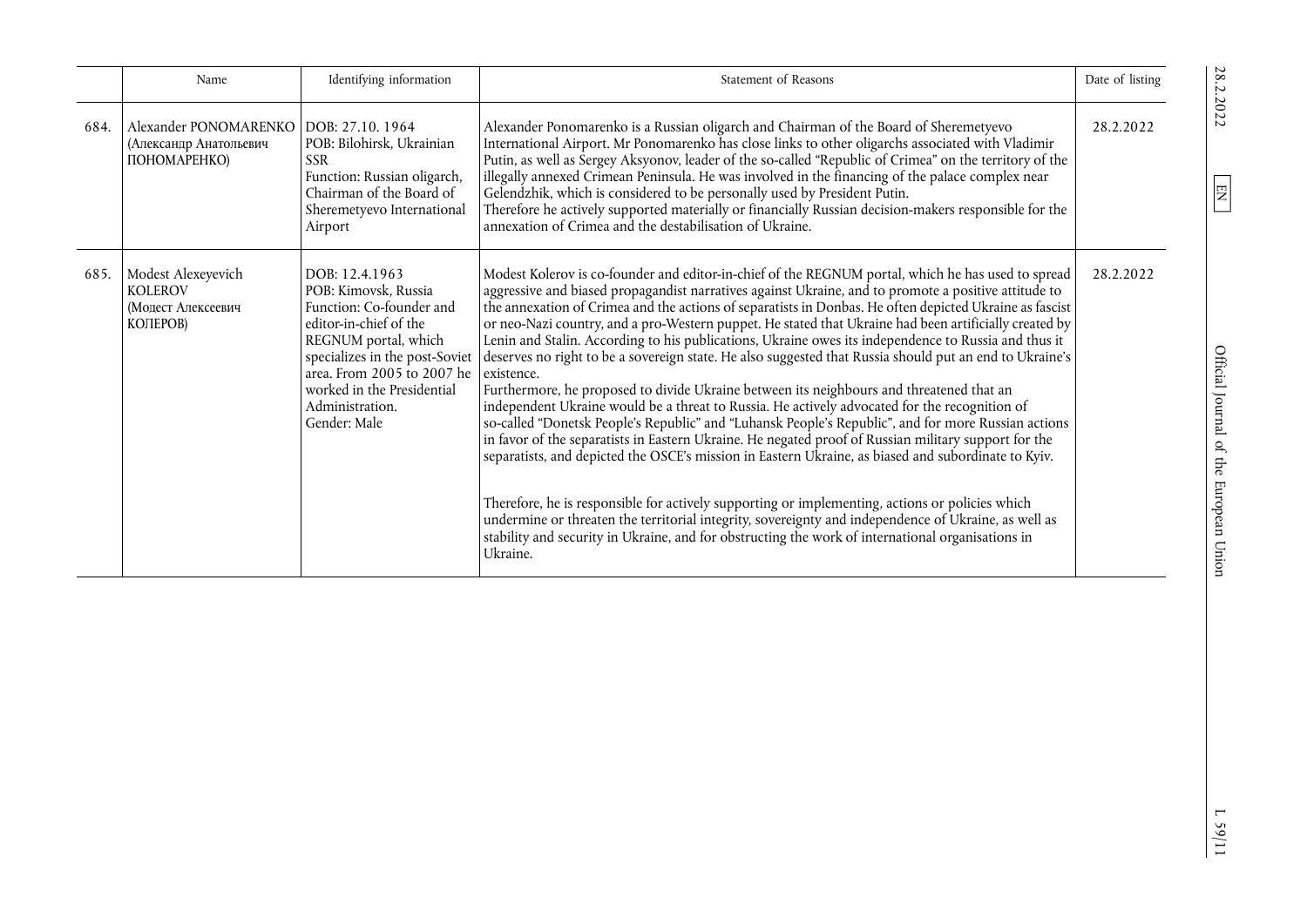|      | Name                                                                                                                                                                                                 | Identifying information                                                                                                                                                                                            | Statement of Reasons                                                                                                                                                                                                                                                                                                                                                                                                                                                                                                                                                                                                                                                                                                                                                                                                                                                                                                                                                                                                                                                                                                                                                                                                                                                                                | Date of listing |
|------|------------------------------------------------------------------------------------------------------------------------------------------------------------------------------------------------------|--------------------------------------------------------------------------------------------------------------------------------------------------------------------------------------------------------------------|-----------------------------------------------------------------------------------------------------------------------------------------------------------------------------------------------------------------------------------------------------------------------------------------------------------------------------------------------------------------------------------------------------------------------------------------------------------------------------------------------------------------------------------------------------------------------------------------------------------------------------------------------------------------------------------------------------------------------------------------------------------------------------------------------------------------------------------------------------------------------------------------------------------------------------------------------------------------------------------------------------------------------------------------------------------------------------------------------------------------------------------------------------------------------------------------------------------------------------------------------------------------------------------------------------|-----------------|
| 686. | Roman Georgievich<br><b>BABAYAN</b><br>(Роман Георгиевич БАБАЯН)                                                                                                                                     | DOB: 7.12.1967<br>POB: Baku, Azerbaijan<br>Function: Journalist, host of<br>NTV channel and "Right of<br>editor-in-chief of "Moscow<br>Speaks" radio. He is also<br>member of Moscow City<br>Duma.<br>Gender: Male | Mr Roman Babayan is a journalist and member of Moscow City Duma. He hosts the "Own Truth" TV<br>show on NTV channel and "Right of Voice" show on TV Cent. He is also an editor-in-chief of "Moscow<br>Speaks" radio. He has spread anti-Ukrainian propaganda and promoted a positive attitude to the<br>the "Own Truth" TV show on actions of separatists in Donbas.<br>In interview he gave to Ukraina.ru, he clearly stated that every inhabitant of Donbas would prefer the<br>Voice" on TV Cent. He is also region to join Russia, and questioned Ukraine's right to its own territories. Furthermore, he accused<br>Ukrainian authorities of nationality-based persecutions in Donbas and a de facto genocide, and said<br>that Ukrainians had killed children and elderly people in Donbas. He also supported the Russian<br>narrative about the "fascist regime" in Ukraine. In order to do this he presented an indistinct recording<br>with soldiers bearing the Nazi German naval ensign, describing them as Ukrainians.<br>Therefore, he is responsible for actively supporting or implementing, actions or policies which<br>undermine or threaten the territorial integrity, sovereignty and independence of Ukraine, as well as<br>stability and security in Ukraine.                 | 28.2.2022       |
| 687. | Yevgeniy Nikolaevich<br><b>PRILEPIN</b><br>(Евгений Николаевич<br>ПРИЛЕПИН),<br>alias Zakhar PRILEPIN<br>(Russian: Захар ПРИЛЕПИН),<br>alias Yevgeniy LAVLINSKIY<br>(Russian: Евгений<br>ЛАВЛИНСКИЙ) | DOB: 7.7.1975<br>POB: Il'inka, Russia<br>Function: Journalist, writer,<br>co-chairman of A Just Russia<br>- Patriots - For Truth party,<br>activist.                                                               | Mr Prilepin is a Russian activist, journalist, writer and co-chairman of A Just Russia - Patriots - For<br>Truth party. He expressed his public support to the Russian separatists in Crimea and Donbas. He sent<br>aid to Donetsk and advised the separatist leaders. He participated in the Donbas conflict on the<br>separatist side, serving as a deputy commander of one of the separatist battalions, and described his<br>involvement in details.<br>Furthermore, he used his fame and reputation as a famous writer to spread anti-Ukrainian<br>propaganda, and to promote a positive attitude to the annexation of Crimea and the actions of<br>separatists in Donbas. Mr Prilepin depicted Ukrainian authorities as corrupt, blamed them for the<br>escalation of conflict, called Kyiv a Russian city and stated that the ultimate Russian goal should be to<br>capture Kyiv. He starred in Russian documentary propagandist film "Crimea: The Way Home," which<br>glorified the illegal annexation of the Crimean Peninsula by Russia.<br>Therefore, he is responsible for actively supporting or implementing, actions or policies which<br>undermine or threaten the territorial integrity, sovereignty and independence of Ukraine, as well<br>as stability and security in Ukraine. | 28.2.2022       |

L 59/12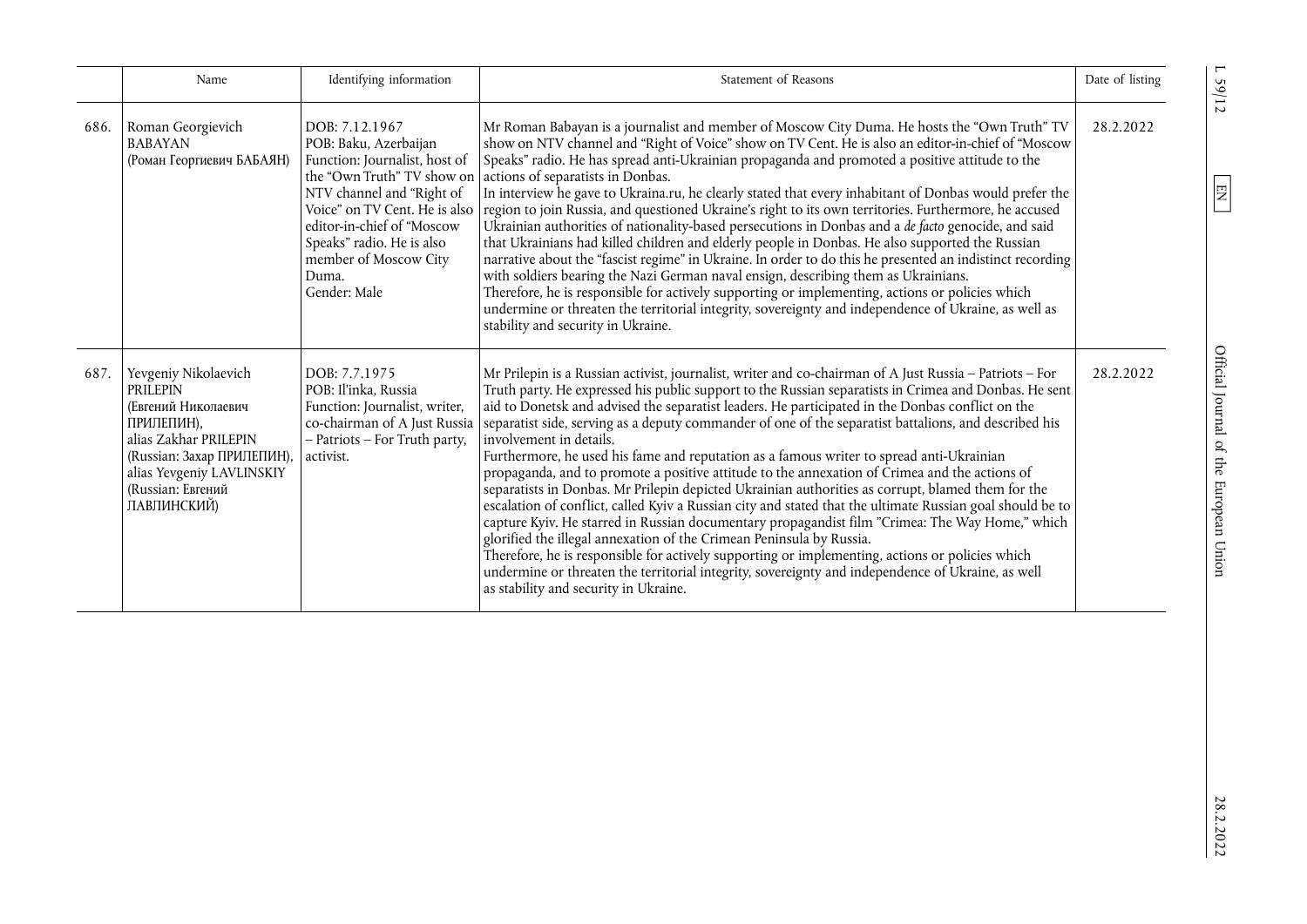|      | Name                                                                                                                                                                                   | Identifying information                                                                                                                                                                 | Statement of Reasons                                                                                                                                                                                                                                                                                                                                                                                                                                                                                                                                                                                                                                                                                                                                                                                                                                                                                                                                                                                                                                                                                                                                                                                 | Date of listing |
|------|----------------------------------------------------------------------------------------------------------------------------------------------------------------------------------------|-----------------------------------------------------------------------------------------------------------------------------------------------------------------------------------------|------------------------------------------------------------------------------------------------------------------------------------------------------------------------------------------------------------------------------------------------------------------------------------------------------------------------------------------------------------------------------------------------------------------------------------------------------------------------------------------------------------------------------------------------------------------------------------------------------------------------------------------------------------------------------------------------------------------------------------------------------------------------------------------------------------------------------------------------------------------------------------------------------------------------------------------------------------------------------------------------------------------------------------------------------------------------------------------------------------------------------------------------------------------------------------------------------|-----------------|
| 688. | Anton Vyacheslavovich<br><b>KRASOVSKY</b><br>(Антон Вячеславович<br>КРАСОВСКИЙ),<br>alias Anton Vyacheslavovich<br>KUZNETSOV-KRASOVSKY<br>(Антон Вячеславович<br>КУЗНЕЦОВ-КРАСОВСКИЙ). | DOB: 18.7.1975<br>POB: Podolsk, Russia<br>Function: Activist, journalist,<br>propagandist, host of a talk<br>show named "The Antonyms"<br>on RT, Russian state-funded<br>TV channel     | Mr Anton Krasovsky is a journalist, who hosts the "The Antonyms" talk show on RT, Russian state-<br>funded TV channel. He has spread anti-Ukrainian propaganda. He called Ukraine a Russian land and<br>denigrated Ukrainians as a nation. He also threatened Ukraine with Russian invasion if Ukraine was<br>any closer to join NATO. He suggested that such action would end up in "taking away" the<br>constitution of Ukraine and "burning it on Khreshchatyk" together. Furthermore, he suggested that<br>Ukraine should join Russia.<br>Therefore, he is responsible for actively supporting or implementing, actions or policies which<br>undermine or threaten the territorial integrity, sovereignty and independence of Ukraine, as well<br>as stability and security in Ukraine.                                                                                                                                                                                                                                                                                                                                                                                                          | 28.2.2022       |
| 689. | Arkady Viktorovich<br><b>MAMONTOV</b><br>(Аркадий Викторович<br>MAMOHTOB)                                                                                                              | DOB: 26.5.1962<br>POB: Novosibirsk, Russia<br>Function: TV journalist and<br>TV presenter, host of the TV<br>show "Author's Program of<br>Arkady Mamontov" on<br>of documentary movies. | Mr Arkady Mamontov is host of the television show "Author's Program of Arkady Mamontov" and<br>author of documentary films for Russian TV. He has spread anti-Ukrainian propaganda.<br>He directed a propagandist film in support of the illegal annexation of Crimea and Sevastopol, in<br>which he portrayed Ukrainian rule prior to the illegal annexation as chaotic and full of anarchy. In his<br>films he depicted Ukraine as a centre of neo-Nazism, fascism, nationalism and anti-Russian sentiment.<br>He exaggerated the role of far-right organisations in Ukraine. He accused Ukraine of discriminatory<br>Rossiya-1 TV channel, author   policies against Russian culture and language in Ukraine. He undermined the credibility and legitimacy<br>of Ukrainian authorities by suggesting that Euromaidan was a coup d'état inspired from abroad, and<br>that the Ukrainian government was dependent on the United States of America.<br>Therefore, he is responsible for actively supporting or implementing, actions or policies which<br>undermine or threaten the territorial integrity, sovereignty and independence of Ukraine, as well<br>as stability and security in Ukraine. | 28.2.2022       |
| 690. | Sergei Mikhailovich<br><b>PINCHUK</b><br>(Сергей Михайлович<br>ПИНЧУК)                                                                                                                 | DOB: 26.07.1971<br>POB: Sevastopol, Ukrainian<br>SSR, (now Ukraine)<br>Function: Vice-admiral, first<br>the Black Sea Fleet                                                             | Sergey Pinchuk is vice-admiral and first deputy commander in chief of the Black Sea Fleet, which is<br>subordinated to the Southern Military District of the Russian Armed Forces, and has been involved in<br>military actions against Ukraine.<br>Since mid-October 2021, Russian military forces have started an unprecedented military build-up on<br>deputy commander in chief of   or near the Ukrainian border and within Ukraine's occupied Crimea region. In this respect many<br>observers and policymakers have expressed concerns about a possible new Russian invasion<br>of Ukraine or other aggressive actions. Forces of the Black Sea Fleet took part in mass-scale military<br>drills near and within Ukraine's borders.                                                                                                                                                                                                                                                                                                                                                                                                                                                           | 28.2.2022       |

28.2.2022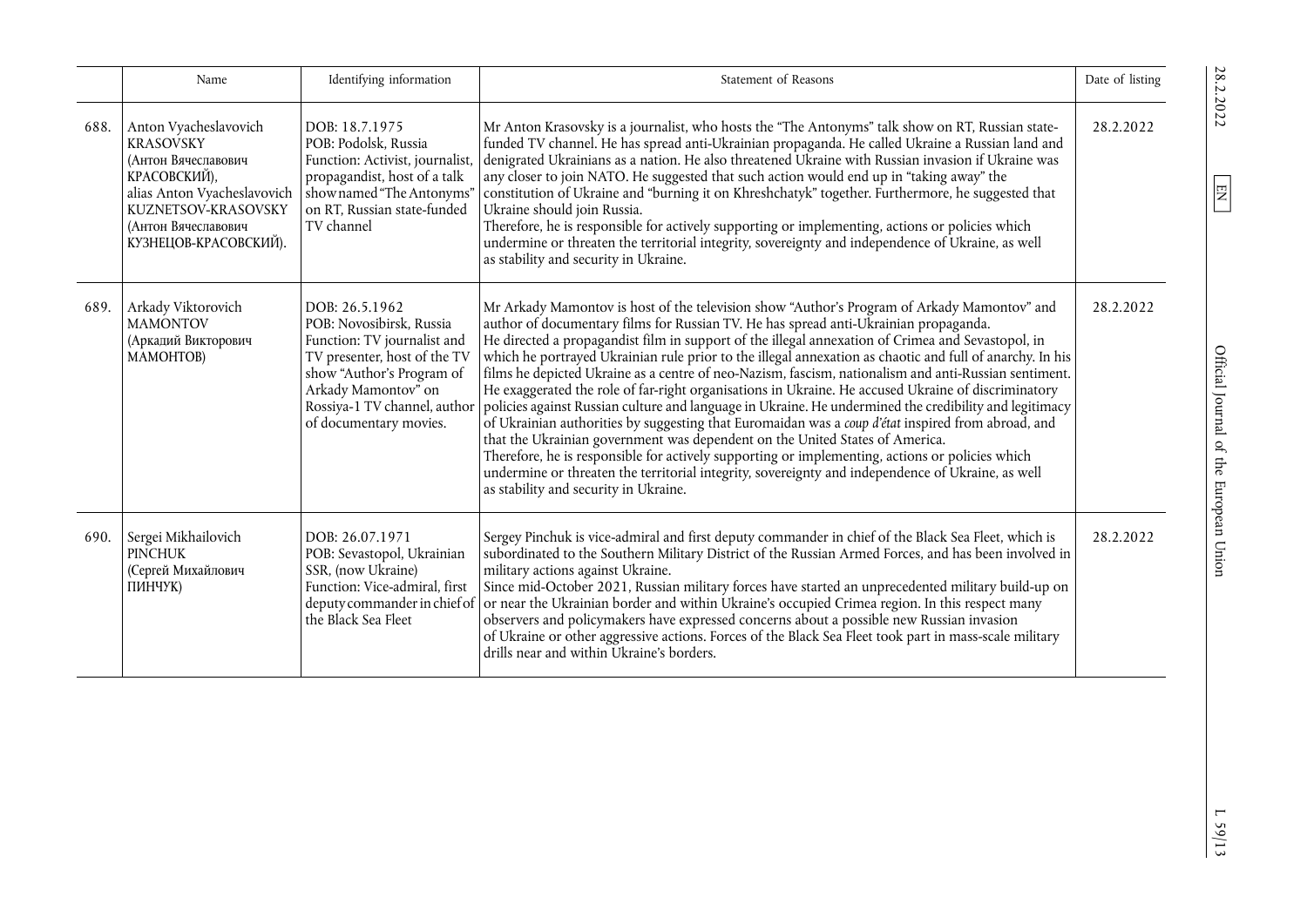|      | Name                                               | Identifying information                                                                                                                                             | Statement of Reasons                                                                                                                                                                                                                                                                                                                                                                                                                                                                                                                                                                                                                                                                                                                                                                                                                                                                                                                                                                                                                                                                                                                                                                                                                                                                                                                                                                                                                                                                                                                               | Date of listing |
|------|----------------------------------------------------|---------------------------------------------------------------------------------------------------------------------------------------------------------------------|----------------------------------------------------------------------------------------------------------------------------------------------------------------------------------------------------------------------------------------------------------------------------------------------------------------------------------------------------------------------------------------------------------------------------------------------------------------------------------------------------------------------------------------------------------------------------------------------------------------------------------------------------------------------------------------------------------------------------------------------------------------------------------------------------------------------------------------------------------------------------------------------------------------------------------------------------------------------------------------------------------------------------------------------------------------------------------------------------------------------------------------------------------------------------------------------------------------------------------------------------------------------------------------------------------------------------------------------------------------------------------------------------------------------------------------------------------------------------------------------------------------------------------------------------|-----------------|
|      |                                                    |                                                                                                                                                                     | After Vladimir Putin's decision to recognise the so-called "Donetsk People's Republic" and "Luhansk<br>People's Republic" soldiers of the Southern Military District entered the territory of those two self-<br>proclaimed republics. When on 24 February 2022 Russia launched a full-scale military invasion on<br>Ukraine, Russian troops of the Black Sea Fleet carried out landing operation in Mariupol and Odessa.<br>Therefore, Sergei Pinchuk is responsible for actively supporting or implementing actions or policies<br>which undermine or threaten the territorial integrity, sovereignty and independence of Ukraine, as<br>well as stability and security in Ukraine.                                                                                                                                                                                                                                                                                                                                                                                                                                                                                                                                                                                                                                                                                                                                                                                                                                                              |                 |
| 691. | Alexey Yurevich AVDEEV<br>(Алексей Юрьевич АВДЕЕВ) | DOB: 17.5.1967<br>POB: Tashkent, USSR (now<br>Uzbekistan)<br>Function: Lieutenant General,<br>Deputy commander of the<br>Southern Military District<br>Gender: Male | Alexey Avdeev is deputy commander of Russia's Southern Military District, which has been involved<br>in military actions against Ukraine.<br>Ukraine has lately become the main target of the Southern Military District. Because of that, the new<br>8th Army was formed and the District's presence on the territory of illegally annexed Crimean<br>peninsula was expanded. Since mid-October 2021, Russian military forces have started an<br>unprecedented military build-up on or near the Ukrainian border and within Ukraine's occupied<br>Crimea region. In this respect many observers and policymakers have expressed concerns about a<br>possible new Russian invasion of Ukraine or other aggressive actions. Troops from the Southern<br>Military District have conducted military drills in areas encircling Ukraine and have moved artillery<br>and battalion tactical groups into the Crimean peninsula. After Vladimir Putin's decision to recognise<br>the so-called "Donetsk People's Republic" and "Luhansk People's Republic" soldiers of the Southern<br>Military District entered the territory of these two self-proclaimed republics. The Southern Military<br>District also supervised military exercises of the armed forces of the separatist "republics".<br>Therefore, Alexey Avdeev is responsible for actively supporting or implementing actions or policies<br>which undermine or threaten the territorial integrity, sovereignty and independence of Ukraine, as<br>well as stability and security in Ukraine. | 28.2.2022       |

L 59/14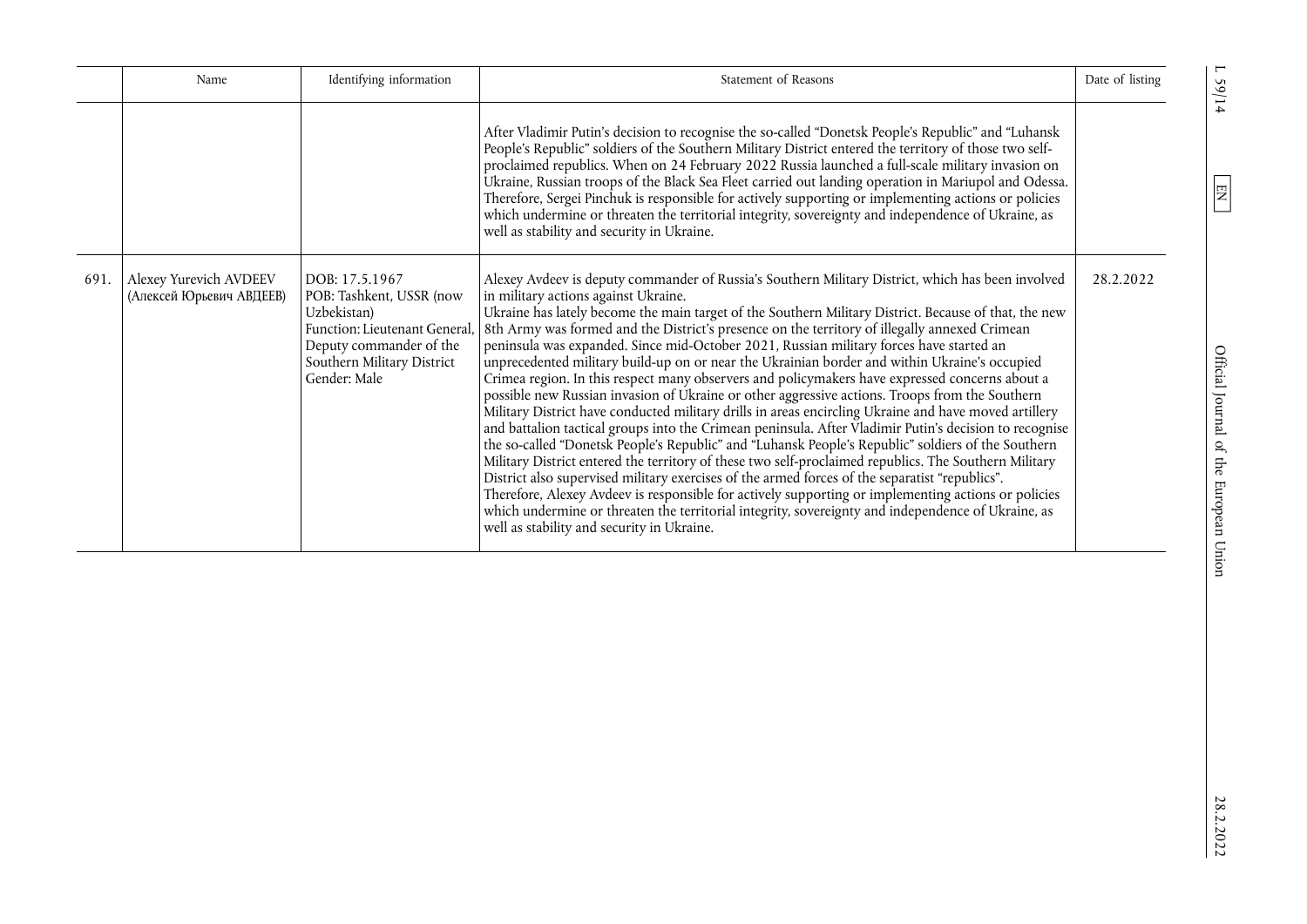|      | Name                                                                 | Identifying information                                                                                                                                                                                                                       | Statement of Reasons                                                                                                                                                                                                                                                                                                                                                                                                                                                                                                                                                                                                                                                                                                                                                                                                                                                                                                                                                                                                                                                                                                                                                                                                                                                                                                                                                                                                                                                                                                                                                                                                                                      | Date of listing |
|------|----------------------------------------------------------------------|-----------------------------------------------------------------------------------------------------------------------------------------------------------------------------------------------------------------------------------------------|-----------------------------------------------------------------------------------------------------------------------------------------------------------------------------------------------------------------------------------------------------------------------------------------------------------------------------------------------------------------------------------------------------------------------------------------------------------------------------------------------------------------------------------------------------------------------------------------------------------------------------------------------------------------------------------------------------------------------------------------------------------------------------------------------------------------------------------------------------------------------------------------------------------------------------------------------------------------------------------------------------------------------------------------------------------------------------------------------------------------------------------------------------------------------------------------------------------------------------------------------------------------------------------------------------------------------------------------------------------------------------------------------------------------------------------------------------------------------------------------------------------------------------------------------------------------------------------------------------------------------------------------------------------|-----------------|
| 692. | Rustam Usmanovich<br><b>MURADOV</b><br>(МУРАДОВ Рустам<br>Усманович) | DOB: 21.3.1973<br>POB: Dagestan, Russia<br>Function: Lieutenant General<br>Deputy commander of the<br>Southern Military District<br>Gender: Male                                                                                              | Rustam Muradov is Lieutenant General and deputy commander of the Southern Military District,<br>which has been involved in military actions against Ukraine.<br>Ukraine has lately become the main target of the Southern Military District. Because of that, the new<br>8th Army was formed and the District's presence on the territory of illegally annexed Crimean<br>peninsula was expanded. Since mid-October 2021, Russian military forces have started an<br>unprecedented military build-up on or near the Ukrainian border and within Ukraine's occupied<br>Crimea region. In this respect many observers and policymakers have expressed concerns about a<br>possible new Russian invasion of Ukraine or other aggressive actions. Troops from the Southern<br>Military District have conducted military drills in areas encircling Ukraine and have moved artillery<br>and battalion tactical groups into the Crimean peninsula. The Southern Military District also<br>supervised military exercises of the armed forces of the separatist "republics". After Vladimir Putin's<br>decision to recognise the so-called "Donetsk People's Republic" and "Luhansk People's Republic"<br>soldiers of the Southern Military District entered the territory of these two self-proclaimed republics.<br>On 24 February 2022, Russia launched a full-scale military invasion on Ukraine.<br>Therefore, Rustam MURADOV is responsible for actively supporting or implementing actions or<br>policies which undermine or threaten the territorial integrity, sovereignty and independence of<br>Ukraine, as well as stability and security in Ukraine. | 28.2.2022       |
| 693. | Andrey Ivanovich<br><b>SYCHEVOY</b><br>(Андрей Иванович СЫЧЕВОЙ)     | DOB: 16.5.1969<br>POB: village of Troitskaya,<br>Krymsky District, Krasnodar<br>Territory, USSR<br>Function: Lieutenant General,<br>Commander of the 8th<br>Guards Combined Arms<br>Army of the Southern<br>Military District<br>Gender: Male | Andrey Sychevoy is lieutenant general and commander of the 8 <sup>th</sup> Guards Combined Arms Army of the<br>Southern Military District, which has been involved in military actions against Ukraine.<br>Ukraine has lately become the main target of the Southern Military District. Because of that new 8th<br>Army was formed and District's presence on the territory of illegally annexed Crimean peninsula was<br>expanded. Since mid-October 2021, Russian military forces have started an unprecedented military<br>build-up on or near the Ukrainian border and within Ukraine's occupied Crimea region. In this respect<br>many observers and policymakers have expressed concerns about a possible new Russian invasion of<br>Ukraine or other aggressive actions. Troops from the Southern Military District have conducted<br>military drills in areas encircling Ukraine and have moved artillery and battalion tactical groups into<br>the Crimean peninsula. The Southern Military District also supervised military exercises of the armed<br>forces of the separatist "republics". After Vladimir Putin's decision to recognise the so-called "Donetsk<br>People's Republic" and "Luhansk People's Republic" soldiers of the Southern Military District entered<br>the territory of these two self-proclaimed republics. On 24 February 2022, Russia launched a full-scale<br>military invasion on Ukraine.                                                                                                                                                                                                                           | 28.2.2022       |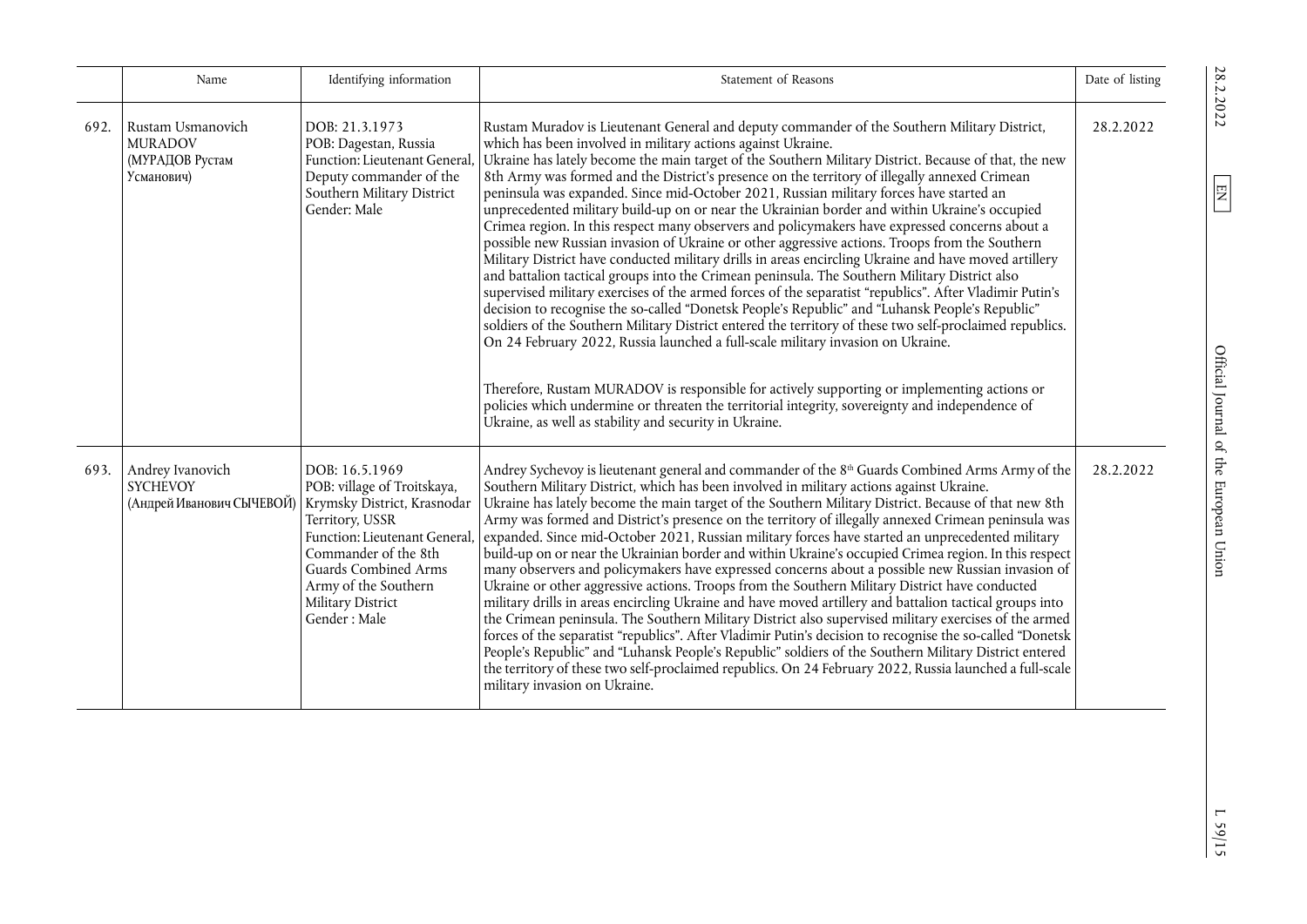|      | Name                                                                                    | Identifying information                                                                                                                                                                                        | Statement of Reasons                                                                                                                                                                                                                                                                                                                                                                                                                                                                                                                                                                                                                                                                                                                                                                                                                                                                                                                                                                                                                                                                                                                                                                                                                                                                                                                                                           | Date of listing |
|------|-----------------------------------------------------------------------------------------|----------------------------------------------------------------------------------------------------------------------------------------------------------------------------------------------------------------|--------------------------------------------------------------------------------------------------------------------------------------------------------------------------------------------------------------------------------------------------------------------------------------------------------------------------------------------------------------------------------------------------------------------------------------------------------------------------------------------------------------------------------------------------------------------------------------------------------------------------------------------------------------------------------------------------------------------------------------------------------------------------------------------------------------------------------------------------------------------------------------------------------------------------------------------------------------------------------------------------------------------------------------------------------------------------------------------------------------------------------------------------------------------------------------------------------------------------------------------------------------------------------------------------------------------------------------------------------------------------------|-----------------|
|      |                                                                                         |                                                                                                                                                                                                                | Therefore, Andrey Sychevoy is responsible for actively supporting or implementing actions or policies<br>which undermine or threaten the territorial integrity, sovereignty and independence of Ukraine, as<br>well as stability and security in Ukraine.                                                                                                                                                                                                                                                                                                                                                                                                                                                                                                                                                                                                                                                                                                                                                                                                                                                                                                                                                                                                                                                                                                                      |                 |
|      | 694. Gennady Nikolayevich<br><b>TIMCHENKO</b><br>(Геннадий Николаевич<br>ТИМЧЕНКО)      | Function: Owner of the<br>private investment group<br>Volga Group<br>DOB: 9.11.1952<br>POB: Leninakan, Sovjet<br>Union (now: Gyumri,<br>Armenia)<br>Nationality: Armenian,<br>Russian, Finnish<br>Gender: Male | Gennady Timchenko is a long-time acquaintance of the President of the Russian Federation Vladimir<br>Putin and is broadly described as one of his confidants.<br>He is benefiting from his links with Russian decision-makers. He is founder and shareholder of the<br>Volga Group, an investing group with a portfolio of investments in key-sectors of the Russian<br>economy. The Volga Group contributes significantly to the Russian economy and its development.<br>He is also a shareholder of Bank Rossiya which is considered the personal bank of Senior Officials of<br>the Russian Federation. Since the illegal annexation of Crimea, Bank Rossiya has opened branches<br>across Crimea and Sevastopol, thereby consolidating their integration into the Russian Federation.<br>Furthermore, Bank Rossiya has important stakes in the National Media Group which in turn controls<br>television stations which actively support the Russian government's policies of destabilisation of<br>Ukraine.<br>He is therefore responsible for supporting actions and policies which undermine the territorial<br>integrity, sovereignty and independence of Ukraine.<br>He is also responsible for providing financial and material support, and benefiting from Russian<br>decision-makers responsible for the annexation of Crimea and the destabilisation of Ukraine. | 28.2.2022       |
| 695. | Alexey Alexandrovits<br><b>MORDASCHOV</b><br>(Алексей Александрович<br><b>МОРДАШОВ)</b> | Function: Chairman of<br>Severstal and Severgroup<br>DOB: 26.9.1965<br>POB: Cherepovets, Russia<br>Nationality: Russian<br>Gender: Male<br>Associates: Yuriy<br>KOVALCHUK; Nikolay<br><b>SHAMALOV</b>          | Alexey Mordaschov is benefiting from his links with Russian decision-makers. He is chairman of the<br>company Severgroup. This company is a shareholder of Bank Rossiya, of which he owned around 5,4<br>% in 2017 and which is considered the personal bank of Senior Officials of the Russian Federation.<br>Since the illegal annexation of Crimea, Bank Rossiya has opened branches across Crimea and<br>Sevastopol, thereby consolidating their integration into the Russian Federation.<br>Furthermore, Severgroup has considerable stakes in the National Media Group which in turn controls<br>television stations which actively support the Russian government's policies of destabilisation of<br>Ukraine.<br>Additionally, Severgroup is owner of the company JSC Power machines which is responsible for<br>selling four wind turbines to the occupied Crimean peninsula.                                                                                                                                                                                                                                                                                                                                                                                                                                                                                         | 28.2.2022       |